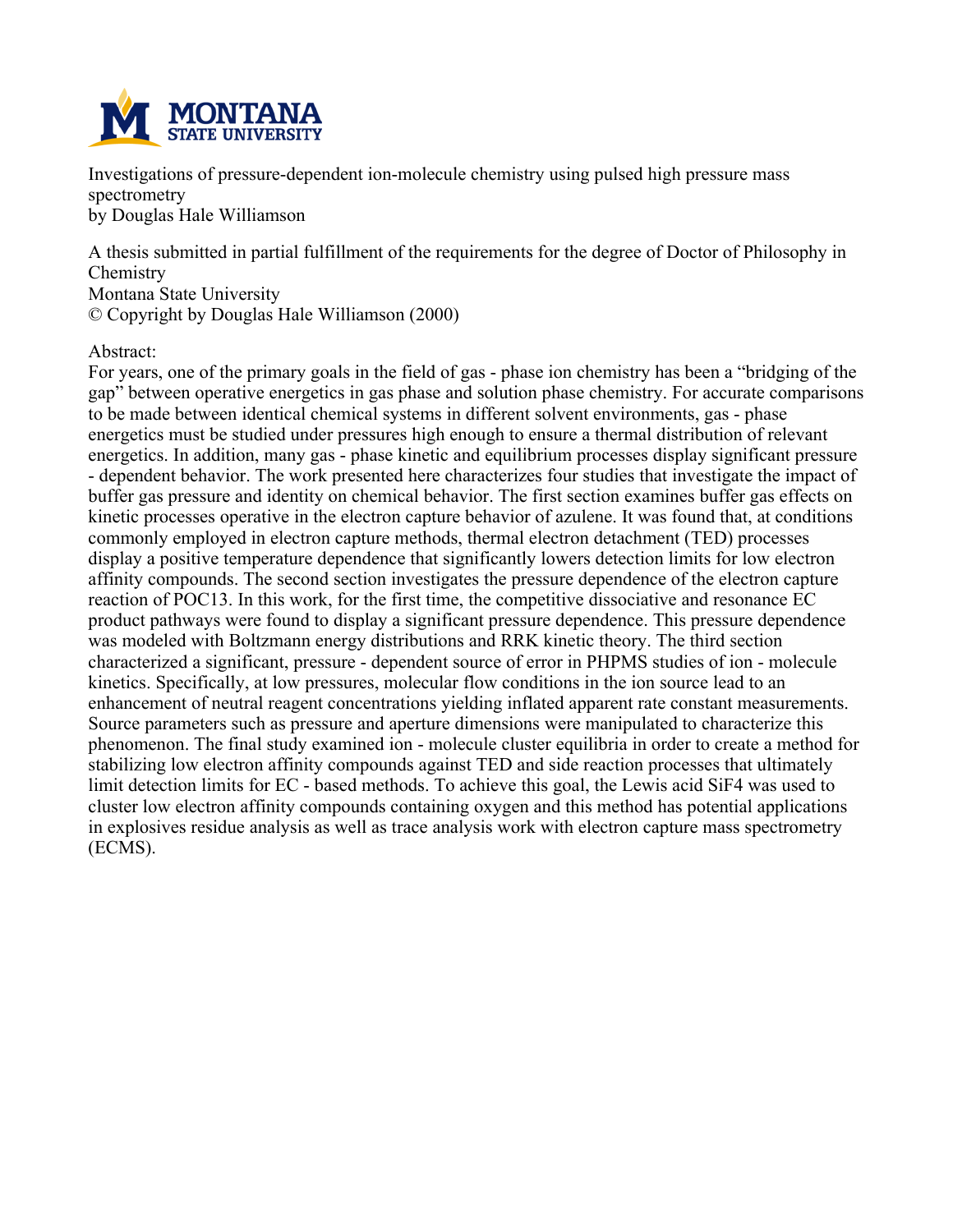# INVESTIGATIONS OF PRESSURE - DEPENDENT ION - MOLECULE CHEMISTRY USING PULSED HIGH PRESSURE MASS SPECTROMETRY

by

## Douglas Hale Williamson

A thesis submitted in partial fulfillment of the requirements for the degree

### $\sigma$

## Doctor of Philosophy

 $\operatorname{in}$ 

## Chemistry

## MONTANA STATE UNIVERSITY - BOZEMAN Bozeman, Montana

**June 2000**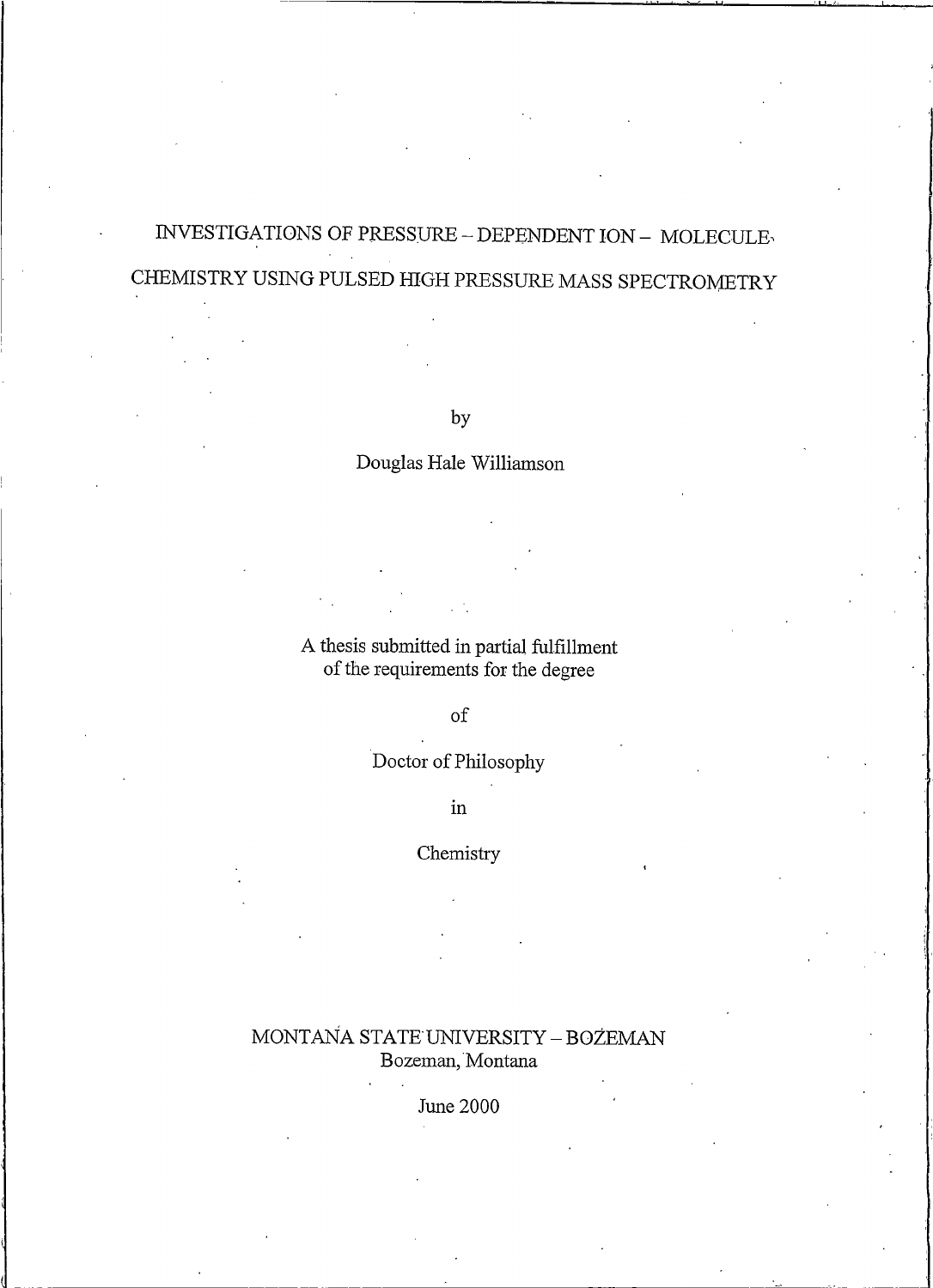**APPROVAL** 

of a thesis submitted by

Douglas H. Williamson

This thesis has been read by each member of the thesis committee and has been found to be satisfactory regarding content, English usage, format, citations, bibliographic style, and consistency, and is ready for submission to the College of Graduate Studies.

Eric Numeru

 $6/21/80$ 

Approved for the Department of Chemistry

Eric Numerud

 $6/21/00$ 

Approved for the College of Graduate Studies

**Bruce McLeod** 

Eric Grimsrud

Eric Grimsrud

Succe R. Me Leod 6-27-00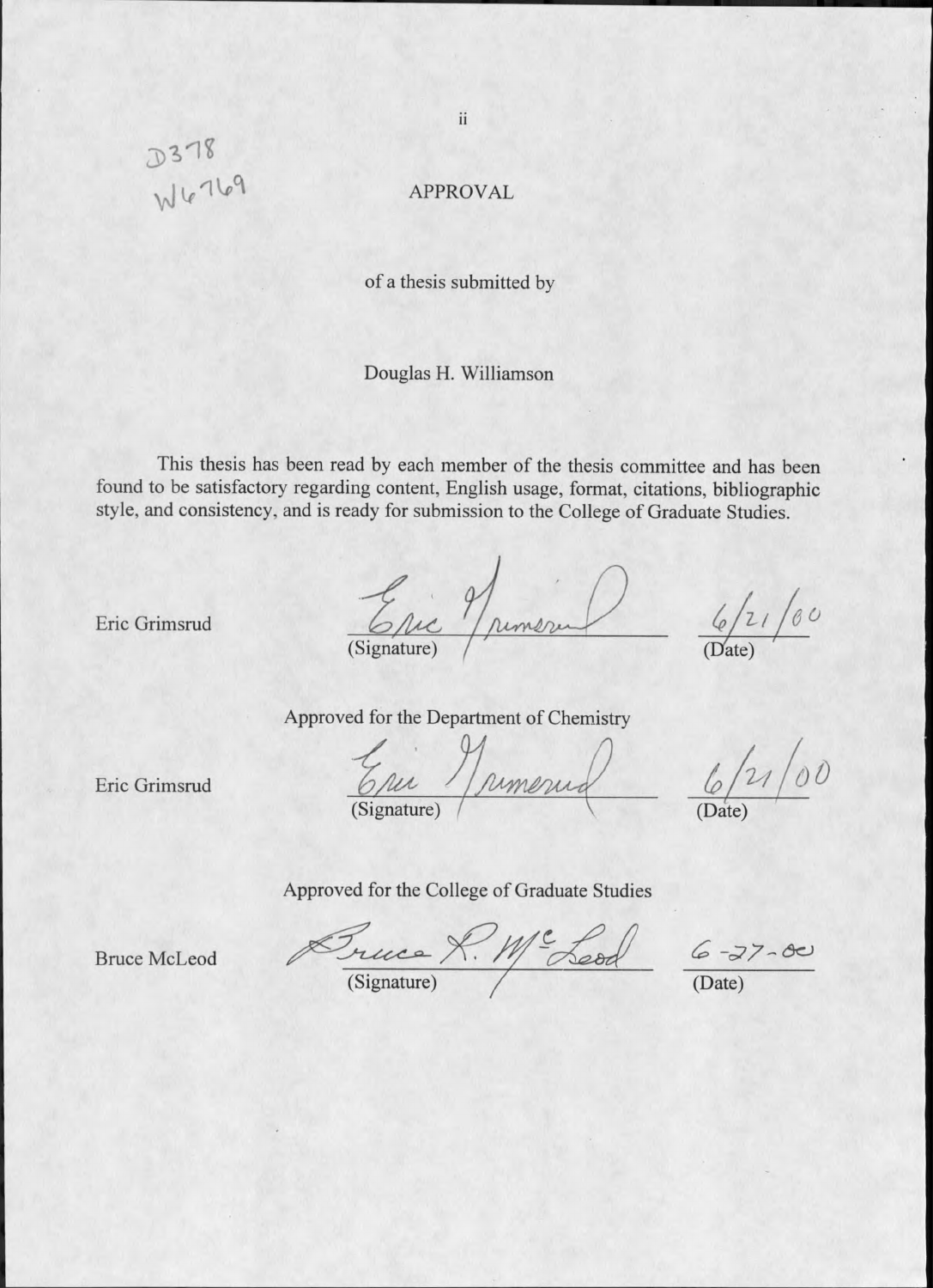### STATEMENT OF PERMISSION TO USE

In presenting this thesis in partial fulfillment of the requirements for a doctoral degree at Montana State University - Bozeman, I agree that the library shall make it available to borrowers under rules of the Library. I further agree that copying of this thesis is allowable only for scholarly purposes, consistent with "fair use" as prescribed in the U.S. Copyright Law. Requests for extensive copying or reproduction of this thesis should be referred to University Microfilms International, 300 North Zeeb Road, Ann Arbor, Michigan 48106, to whom I have granted "the exclusive right to reproduce and distribute my dissertation in and from microform along with the non - exclusive right to reproduce and distribute my abstract in any format in whole or in part."

Signature Date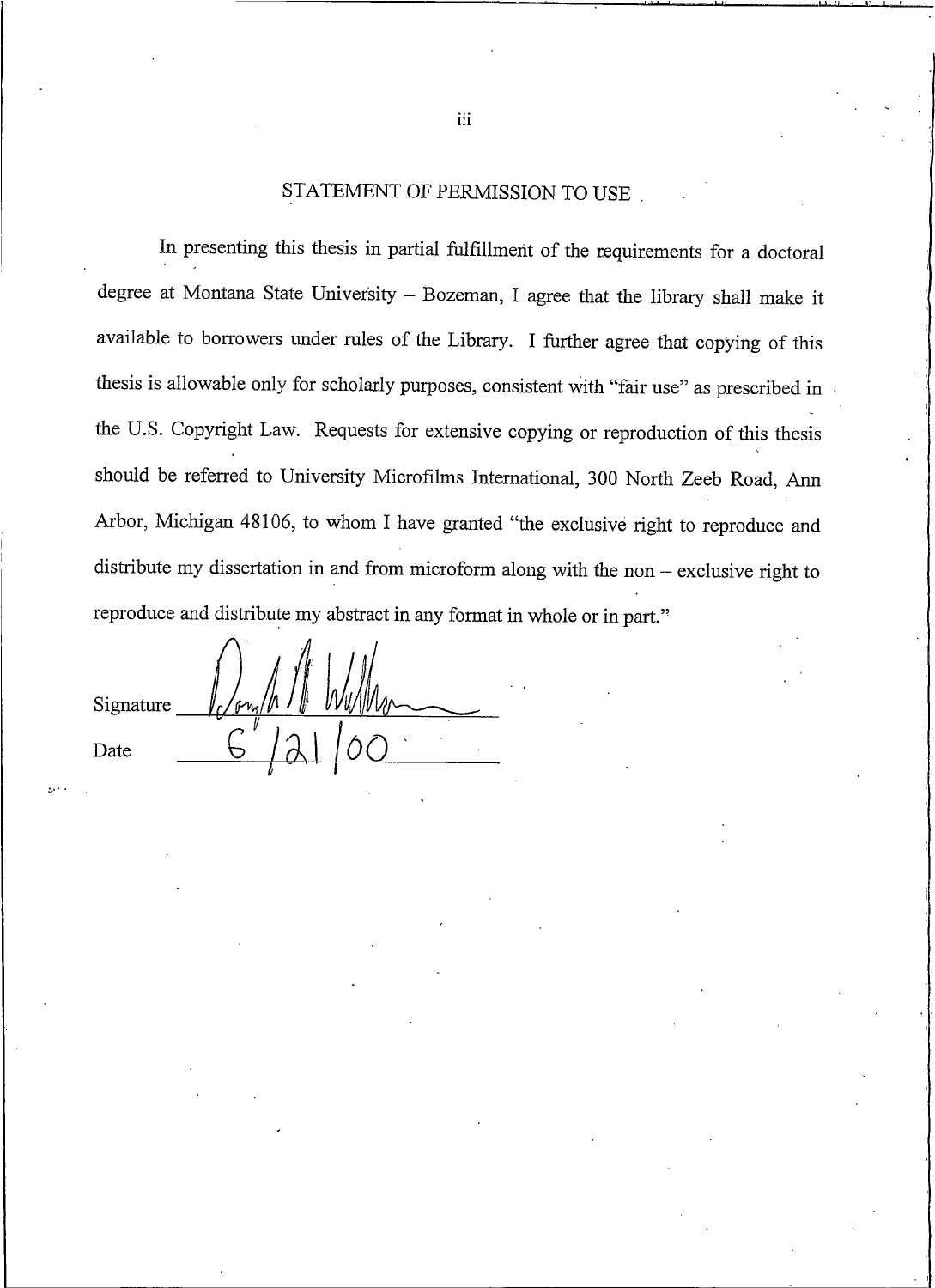#### **ACKNOWLEDGEMENT**

I would like to thank the members of my research group for many years of support and friendship. In particular, I would like to thank Dr. Berk Knighton for his countless hours of mentorship and wisdom during my graduate school tenure. I would also like to thank Dr. Eric Grimsrud for his support and guidance throughout all of the work presented here.

Of course, none of this would have been possible without the loving devotion of my wife, Tanya, and son, Carl, whose support of my academic training gave me inspiration and a sense of purpose. I would also like to thank my Mom and Dad for their love and encouragement during my time in Bozeman. Hopefully, Mom now knows that I did not spend all of my time in Montana fishing...

.iv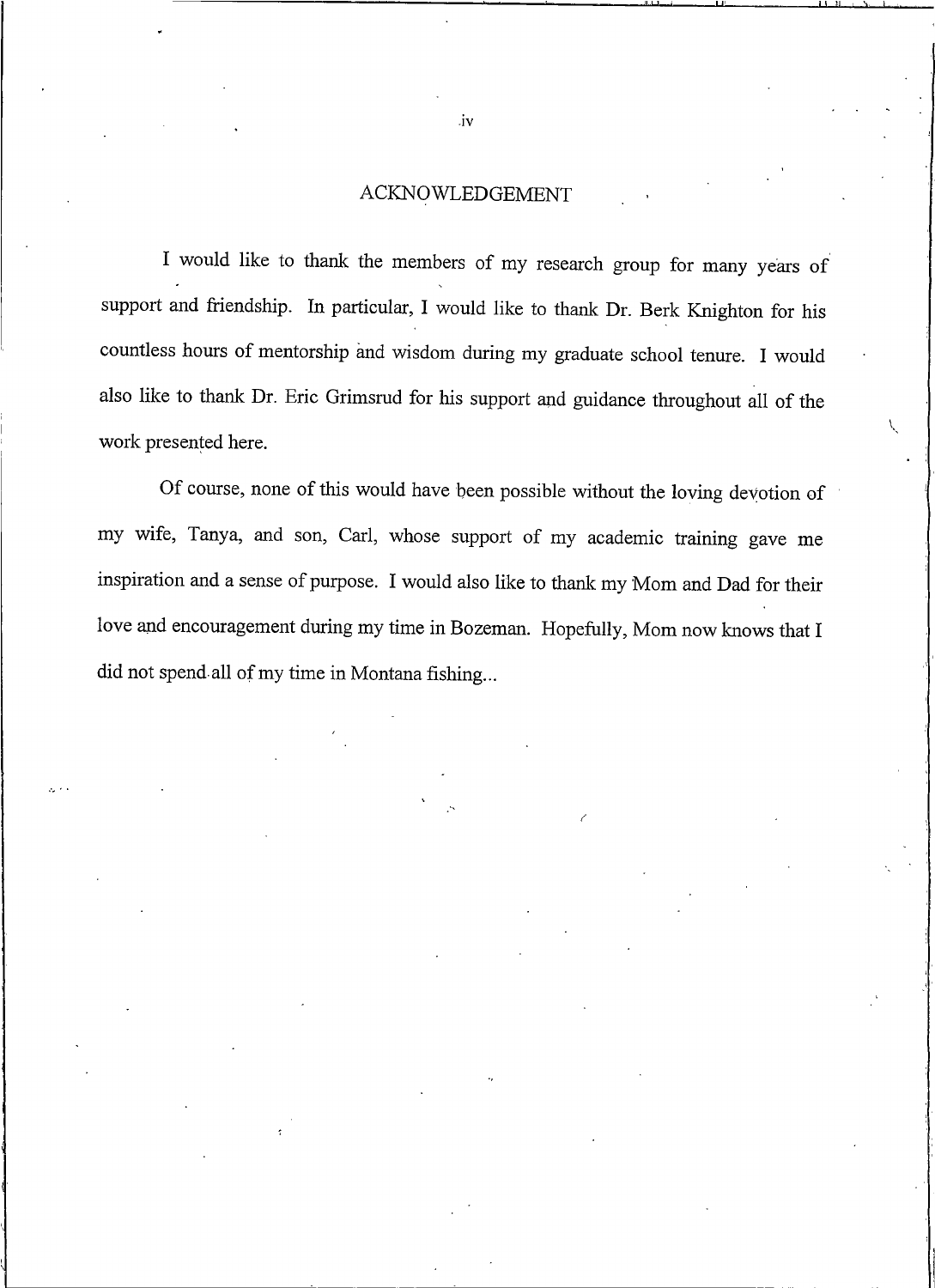# TABLE OF CONTENTS

|                                                                             | Page |
|-----------------------------------------------------------------------------|------|
|                                                                             |      |
|                                                                             |      |
|                                                                             |      |
| Model for Pressure Dependent Gas Phase Ion - Molecule Kinetics9             |      |
| Instrumental Methods Utilized in the Study of Gas Phase Ion Chemistry13     |      |
| 2. INSTRUMENTAL DESIGN AND PRINCIPLES OF OPERATION18                        |      |
|                                                                             |      |
|                                                                             |      |
|                                                                             |      |
|                                                                             |      |
|                                                                             |      |
|                                                                             |      |
| Determination of Ion - Molecule Reaction Kinetics in the PHPMS Ion Source26 |      |
|                                                                             |      |
| Error Analysis for PHPMS Kinetic and Thermodynamic Measurements34           |      |
| 3. EFFECT OF BUFFER GAS ALTERATIONS ON THE THERMAL ELECTRON                 |      |
| ATTACHMENT AND DETACHMENT REACTIONS OF AZULENE39                            |      |
|                                                                             |      |
|                                                                             |      |
|                                                                             |      |
|                                                                             |      |
| 4. EFFECT OF TEMPERATURE AND PRESSURE ON THE                                |      |
|                                                                             |      |
|                                                                             |      |
|                                                                             |      |
|                                                                             |      |
|                                                                             |      |
|                                                                             |      |
|                                                                             |      |
| Effect of Pressure and Temperature on POCl <sub>3</sub>                     |      |
|                                                                             |      |
|                                                                             | .77  |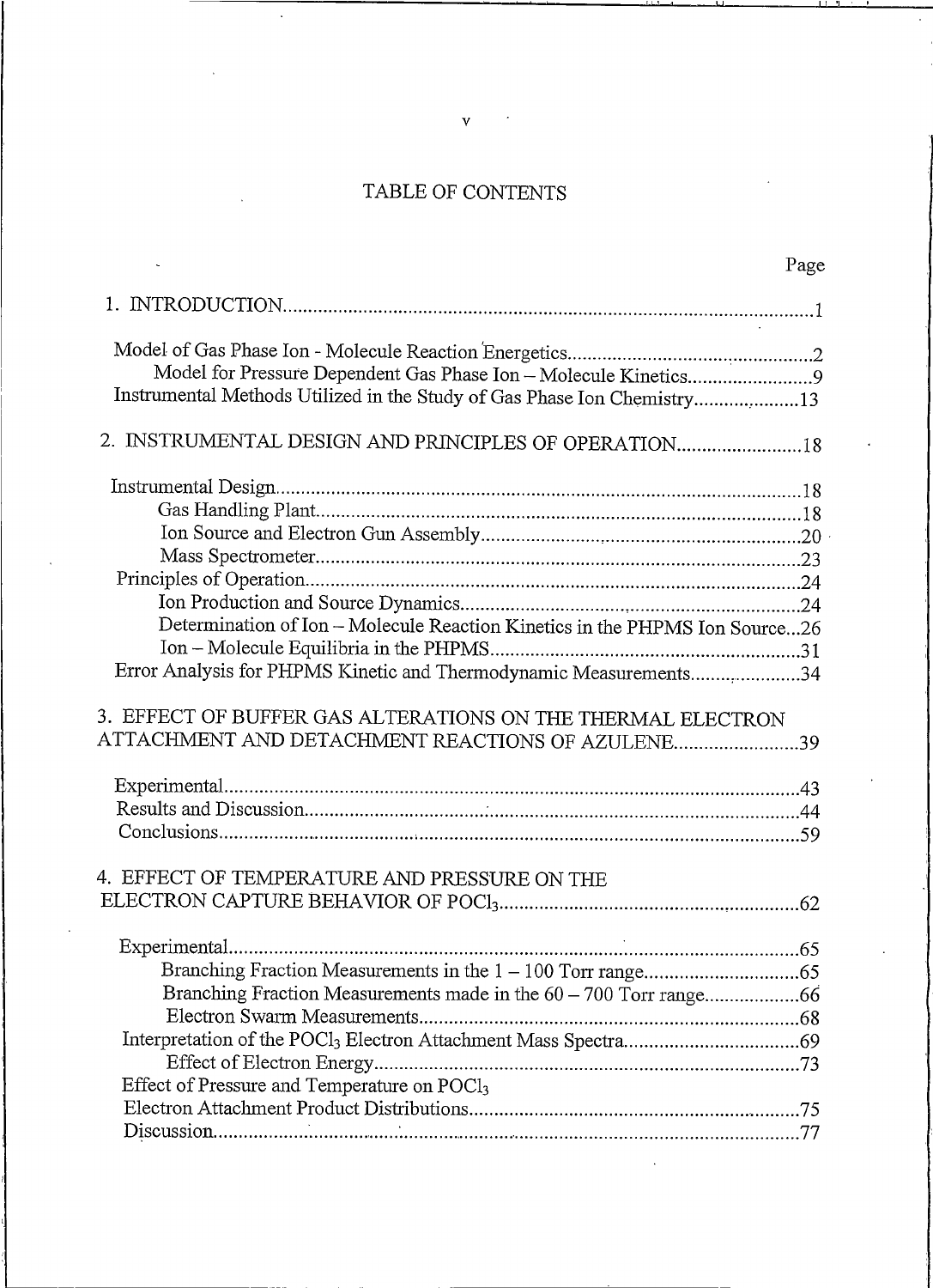# TABLE OF CONTENTS - Continued

| Page |
|------|
|      |
|      |

Page

| Estimation of the Unimolecular Decomposition Rate Constants for $POCI3*82$<br>5. PULSED HIGH PRESSURE MASS SPECTROMETRY<br>6. LEWIS ACID - BASE INTERACTIONS OF SiF4 WITH MOLECULAR |
|-------------------------------------------------------------------------------------------------------------------------------------------------------------------------------------|

 $\overline{vi}$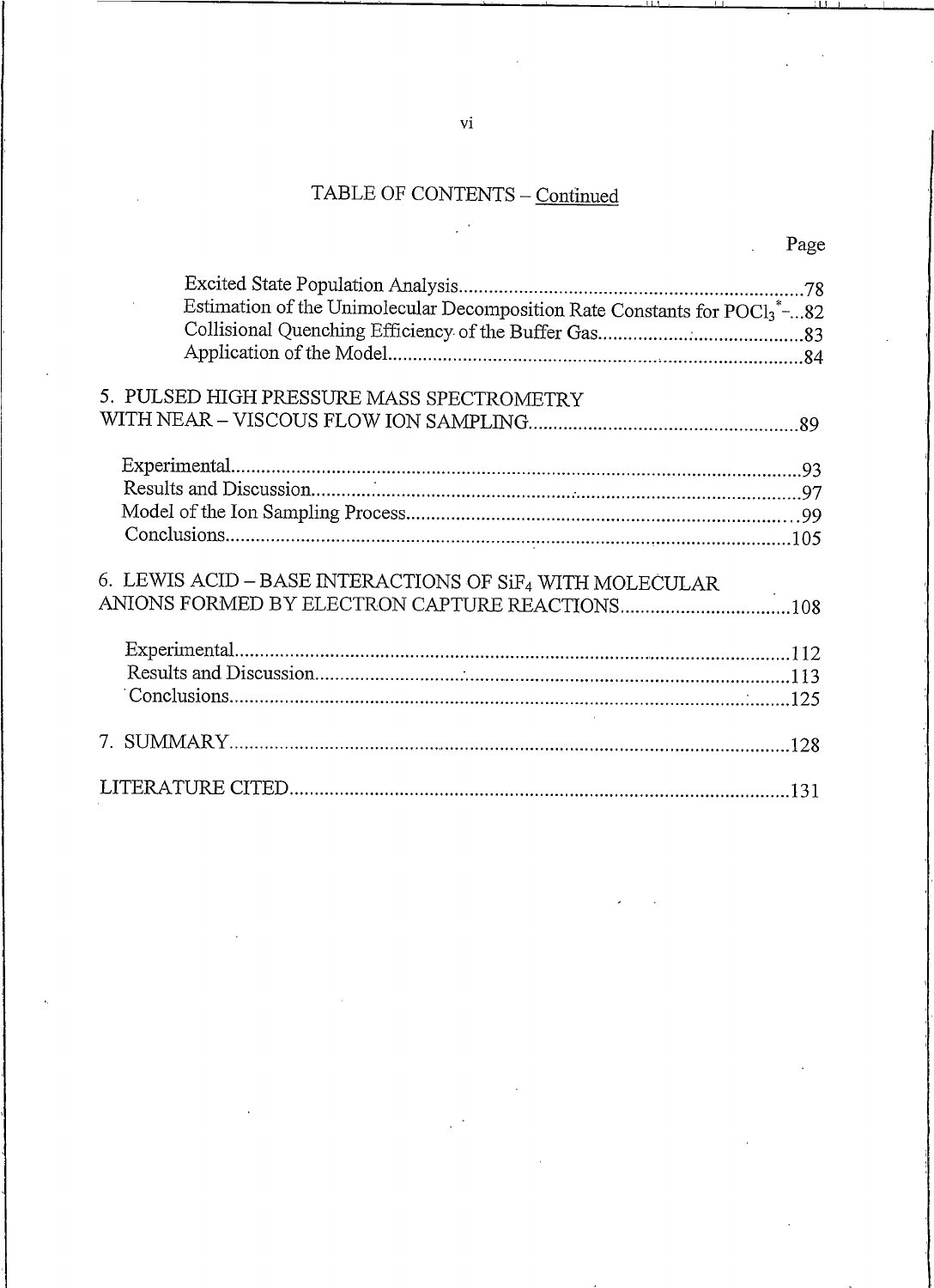## LIST OF TABLES

| Table |                                                                                                         | Page |
|-------|---------------------------------------------------------------------------------------------------------|------|
|       |                                                                                                         |      |
|       | 2. Slopes, Intercepts, and $k_2$ / $\Phi_B$ Deduced From Plots of 1 / $k_{\text{TED}}$ versus 1 / [B]52 |      |
|       |                                                                                                         |      |

 $_{\rm{vii}}$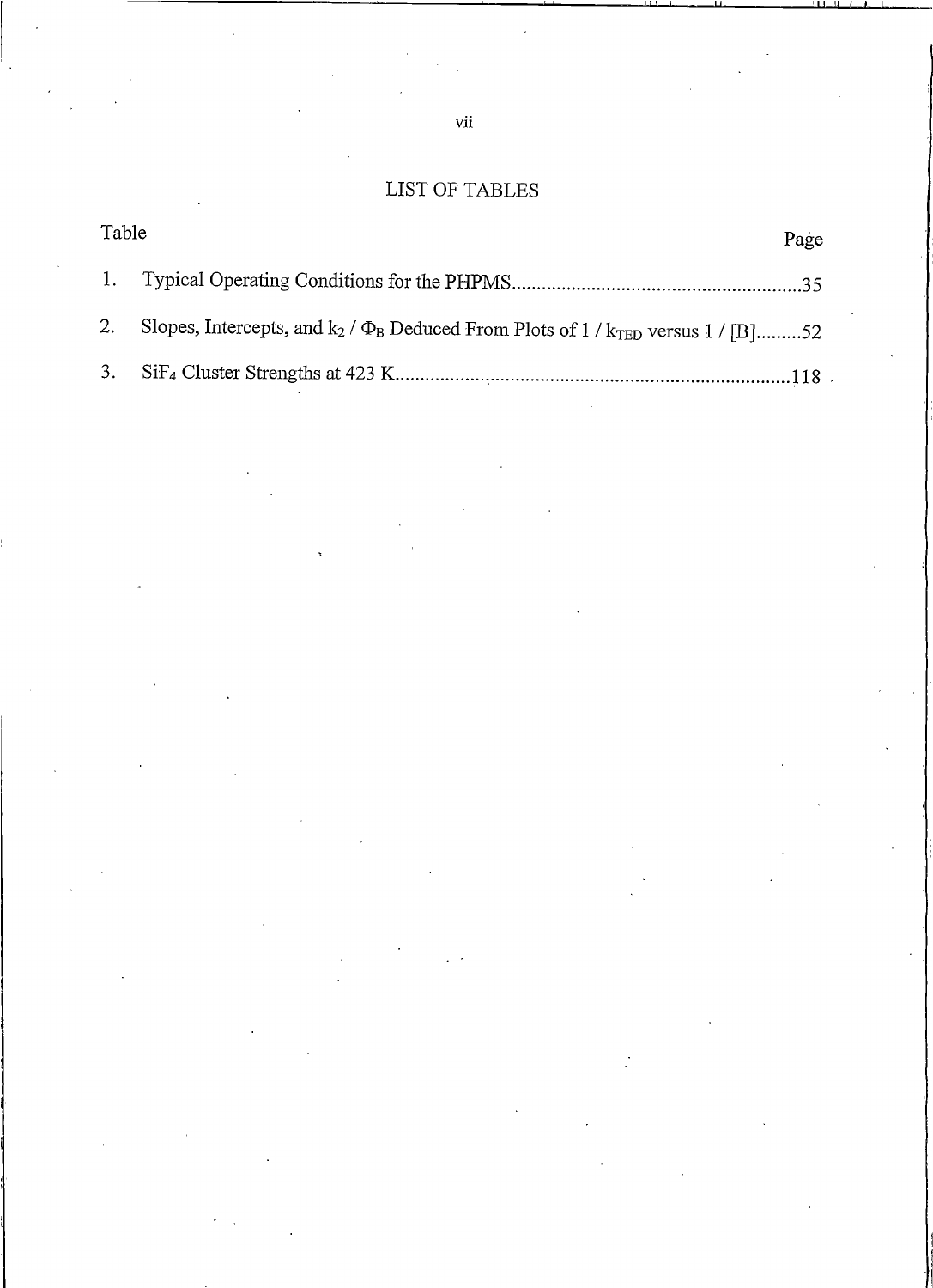## LIST OF FIGURES

| Figure<br>Page                                                                                     |     |
|----------------------------------------------------------------------------------------------------|-----|
| Potential energy surface for a system under various solvation conditions4                          | 1.  |
|                                                                                                    | 2.  |
| Qualitative energy level spacing between gas $-$ phase $S_N2$ transition states8                   | 3.  |
|                                                                                                    | 4.  |
| A survey of the instrumental methods used in ion - molecule chemistry14                            | 5.  |
|                                                                                                    | 6.  |
| Expanded View of PHPMS Ion Source and Electron Gun Assembly21                                      | 7.  |
|                                                                                                    | 8.  |
| Plot of Cl signal under conditions of increasing neutral number density28                          | 9.  |
| Plot of experimental $v_{Obs}$ values as a function of CH <sub>3</sub> Br neutral number density30 | 10. |
|                                                                                                    | 11. |
| Juxtaposition of Cl signal and Cl / RCl signal in a normalized plot33                              | 12. |
| Typical PHPMS result with use of low ion source temperature45                                      | 13. |
| Time dependencies of the Az ion with different partial pressures of $CF_2Cl_2$ 48                  | 14. |
|                                                                                                    | 15. |
| Rate constants for TED by Az at 190°C plotted in the form of Equation 3053                         | 16. |
| Relative quenching efficiencies at four different ion source temperatures56                        | 17. |
| Rate constants for TED by Az at 190°C as a function of $k_{col}\Phi_B$ <sup>'</sup> [B]57          | 18. |
|                                                                                                    | 19. |

 $viii$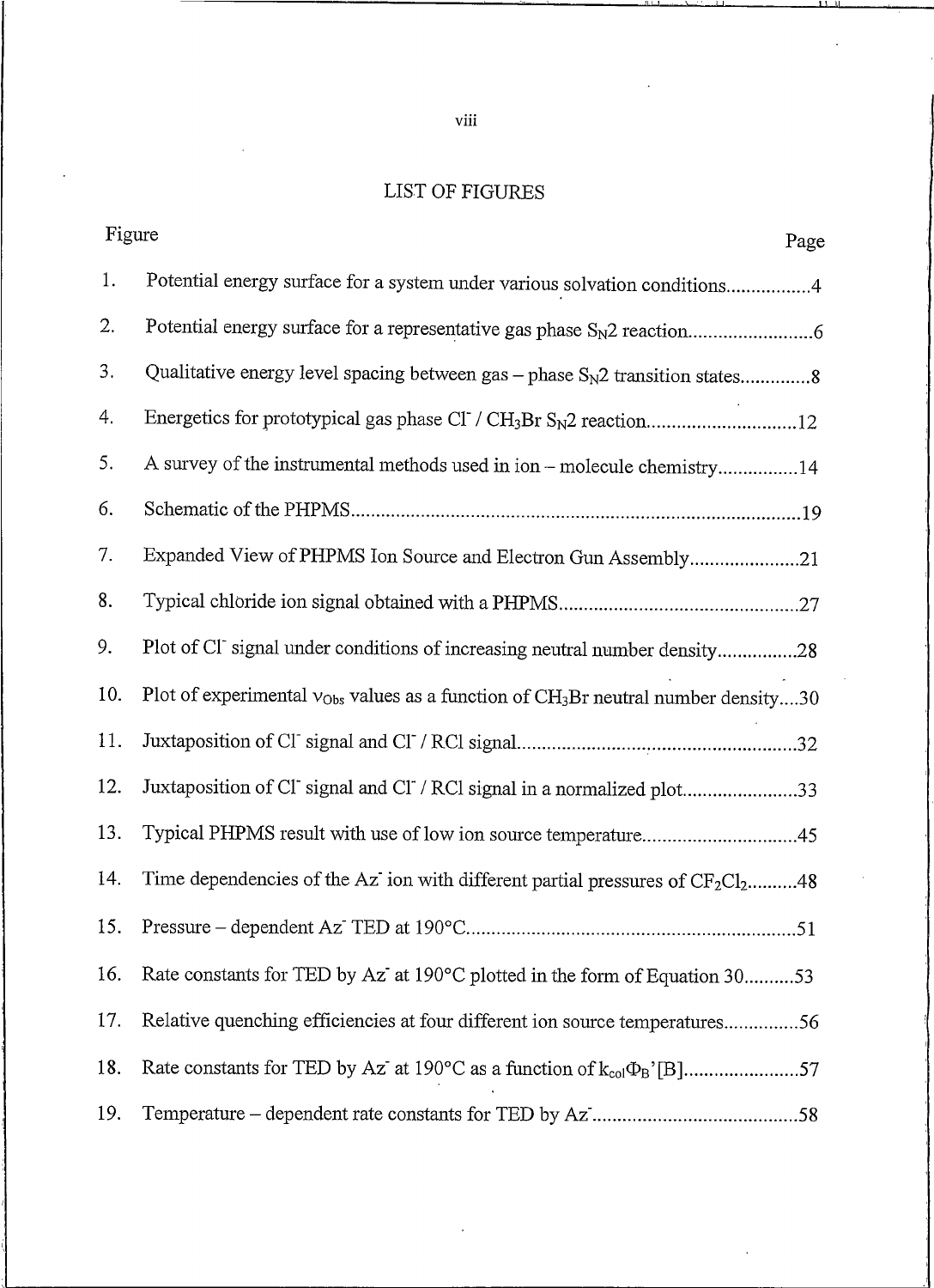# LIST OF FIGURES - Continued

 $\mathcal{L}$ 

| 20. |                                                                                                              |
|-----|--------------------------------------------------------------------------------------------------------------|
| 21. |                                                                                                              |
| 22. | Ion mobility arrival time spectra recorded after successive additions of $O_2$ 72                            |
| 23. | Plot of the %POCl <sub>3</sub> formed from the electron attachment reaction of POCl <sub>3</sub> 76          |
| 24. | Vibrational energy level occupation probability for neutral POCl <sub>3</sub> 80                             |
| 25. |                                                                                                              |
| 26. |                                                                                                              |
| 27. | $F$ loss rates as a function of the assumed CH <sub>3</sub> I ion – source concentration96                   |
| 28. | Observed, k <sub>obs</sub> , for Reaction 41 with a variety of pressures and apertures98                     |
| 29. | Calculations of $L_i / \alpha$ (mean-free / aperture diameter) versus ion source pressure.100                |
| 30. | Rate constants, k <sub>obs</sub> , for all measurements using all apertures101                               |
| 31. | A visual model of the ion-sampling dynamics operative with near-viscous103                                   |
| 32. |                                                                                                              |
| 33. | p - bromonitrobenzene spectra collected at 150°C in 5 Torr methane114                                        |
| 34. |                                                                                                              |
| 35. | van't Hoff plots of the substituted nitrobenzene / $\text{SiF}_4$ association process119                     |
| 36. | $-\Delta G^{\circ}_{44}(423 \text{ K})$ values of substituted nitrobenzene / SiF4 or solvent interactions120 |
| 37. |                                                                                                              |
| 38. | EC response to benzophenone before and after the addition of SiF4126                                         |

 $\ensuremath{\text{i}} \mathbf{x}$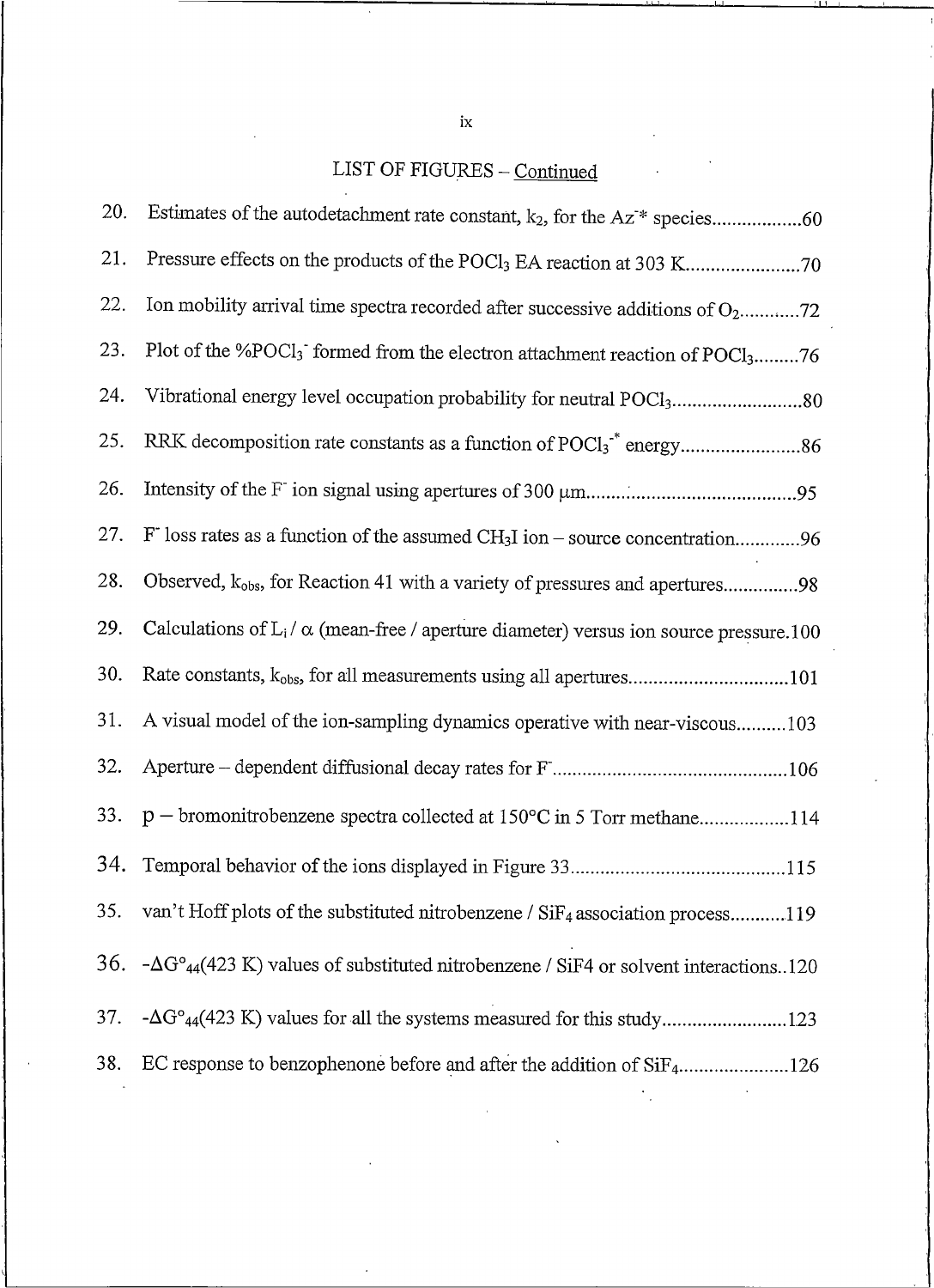#### ABSTRACT

For years, one of the primary goals in the field of gas - phase ion chemistry has been a "bridging of the gap" between operative energetics in gas phase and solution phase chemistry. For accurate comparisons to be made between identical chemical systems in different solvent environments, gas - phase energetics must be studied under pressures high enough to ensure a thermal distribution of relevant energetics. In addition, many gas - phase kinetic and equilibrium processes display significant pressure - dependent behavior. The work presented here characterizes four studies that investigate the impact of buffer gas pressure and identity on chemical behavior. The first section examines buffer gas effects on kinetic processes operative in the electron capture behavior of It was found that, at conditions commonly employed in electron capture azulene. methods, thermal electron detachment (TED) processes display a positive temperature dependence that significantly lowers detection limits for low electron affinity compounds. The second section investigates the pressure dependence of the electron capture reaction of POCl<sub>3</sub>. In this work, for the first time, the competitive dissociative and resonance EC product pathways were found to display a significant pressure This pressure dependence was modeled with Boltzmann energy dependence. distributions and RRK kinetic theory. The third section characterized a significant, pressure – dependent source of error in PHPMS studies of ion – molecule kinetics. Specifically, at low pressures, molecular flow conditions in the ion source lead to an enhancement of neutral reagent concentrations yielding inflated apparent rate constant measurements. Source parameters such as pressure and aperture dimensions were manipulated to characterize this phenomenon. The final study examined ion – molecule cluster equilibria in order to create a method for stabilizing low electron affinity compounds against TED and side reaction processes that ultimately limit detection limits for  $EC$  – based methods. To achieve this goal, the Lewis acid SiF<sub>4</sub> was used to cluster low electron affinity compounds containing oxygen and this method has potential applications in explosives residue analysis as well as trace analysis work with electron capture mass spectrometry (ECMS).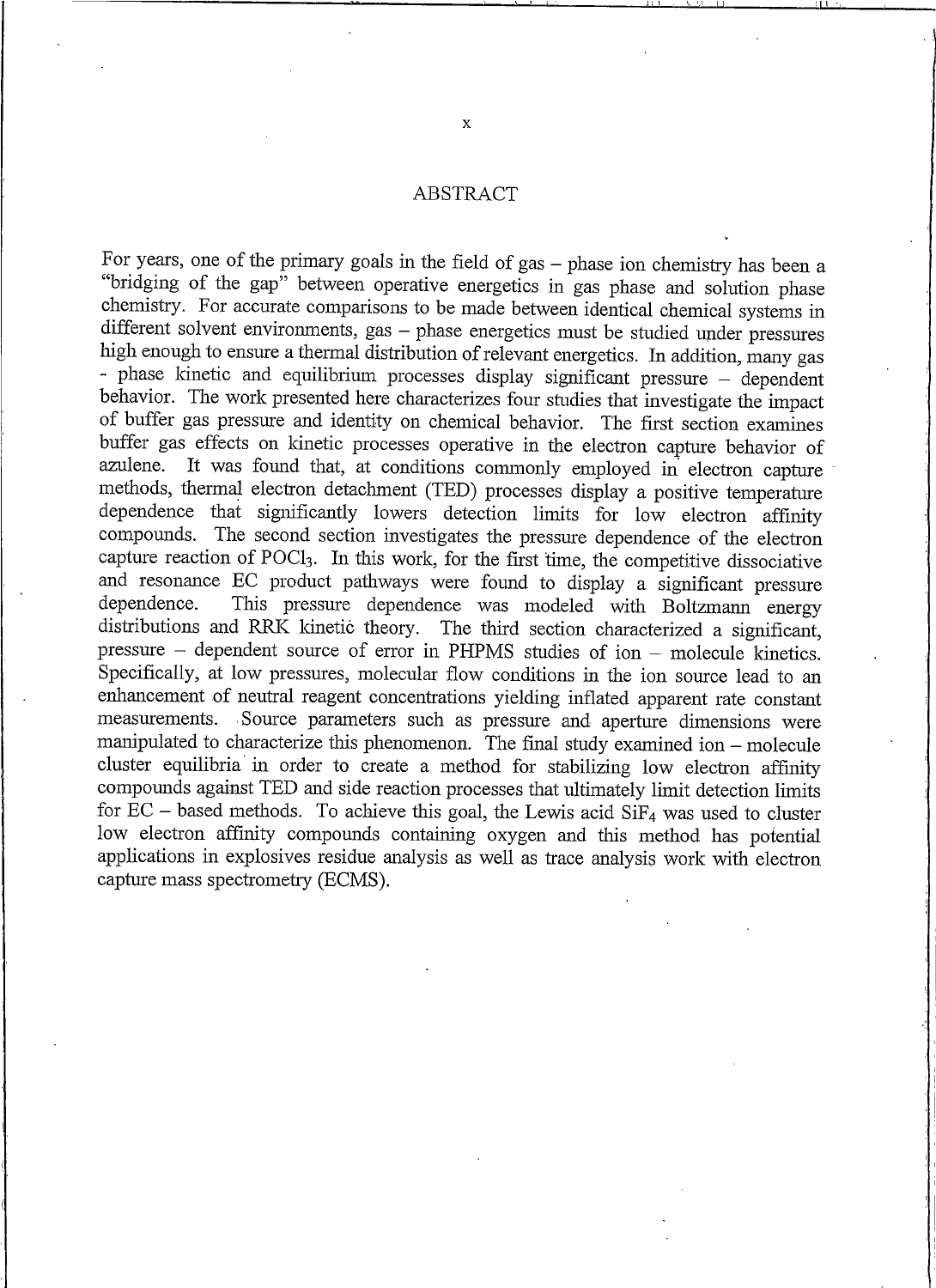#### **INTRODUCTION**

<span id="page-11-0"></span>The field of gas phase ion chemistry (GPIC) has experienced a period of remarkable growth over the past 30 years (1-5). As a result of this expansion, GPIC phenomena and mass spectrometric techniques currently find application in areas of science ranging from biochemistry to astrophysics.

Accompanying GPIC research into applied technology is the development of techniques probing ion molecule systems in search of theories bridging the gap between gas phase and solution phase chemical behavior. As Speranza has pointed out, there is currently much debate regarding the value of the intrinsic chemical information typifying GPIC research (6). One school of thought suggests that investigation of solvent - free ion - molecule behavior serves no useful purpose since solvent effects play such a large role in chemical reactivity. In contrast, many opine that direct comparison between gas .phase and solution chemistry is the only way to truly separate intrinsic reactivity from the solvation and ion - pairing effects that often dominate chemical behavior in condensed phases.

In order to draw proper comparisons between gas - phase and solution - phase chemistry, gas - phase data must be collected under the same classical kinetic, structural and stereochemical methodologies as the solution phase analogue where all relevant species are in a state of thermal equilibrium. In more formal terms, all gas phase species must have Boltzmann energy distributions for all degrees of freedom; i.e. the system must be in a state of thermal equilibrium with its environment (7).

 $\mathbf{1}$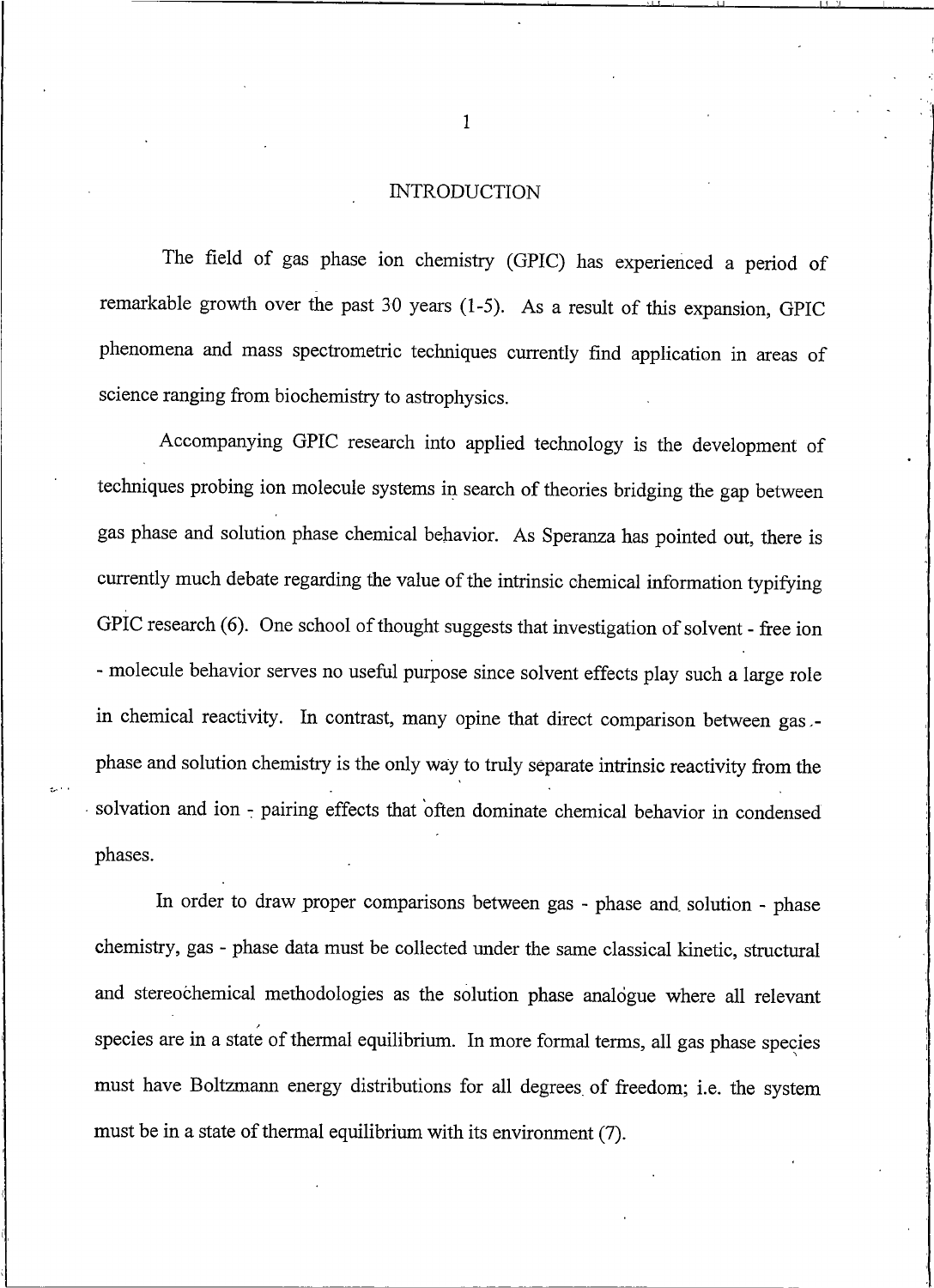Regardless of formation method, an isolated, gaseous ion is thermalized by either radiative emission or buffer gas collisional stabilization. Radiative relaxation processes are sometimes observed with complex molecules, however, collisional stabilization is the dominant relaxation mechanism for the majority of gas phase ions (6). To fully explain the role of buffer gas in ion - molecule reactivity, it is necessary to develop a model of gas phase energetics that accounts for the role of buffer gas on system kinetics and thermodynamics. Before addressing these issues, however, it is important to develop many unique features of ion - molecule reaction coordinates.

## Model of Gas Phase Ion - Molecule Reaction Energetics

In 1977, Brauman et al. (8) studied nucleophillic substitution kinetics reactions for a series of anionic nucleophiles and neutral substrates. While interpreting the data in terms of nucleophillicity, leaving group ability, and steric effects, Brauman and coworkers determined that traditional theories of reaction coordinate energetics were insufficient for proper characterization of observed kinetics. Of particular interest was the large variation in observed reaction rate constants - ranging from collisional to values almost beneath detection capabilities. While many ion - molecule reactions are slow due to entropic, dynamic, or steric effects, the chemical series of this particular study were, relatively speaking, structurally similar. It was not possible to explain these variations with past theories of gas phase reaction coordinate energetics. Particularly problematic was the Cl / CH<sub>3</sub>Cl system where experimental  $S_N2$  kinetics led directly to the proposal of a novel reaction coordinate.

 $\overline{2}$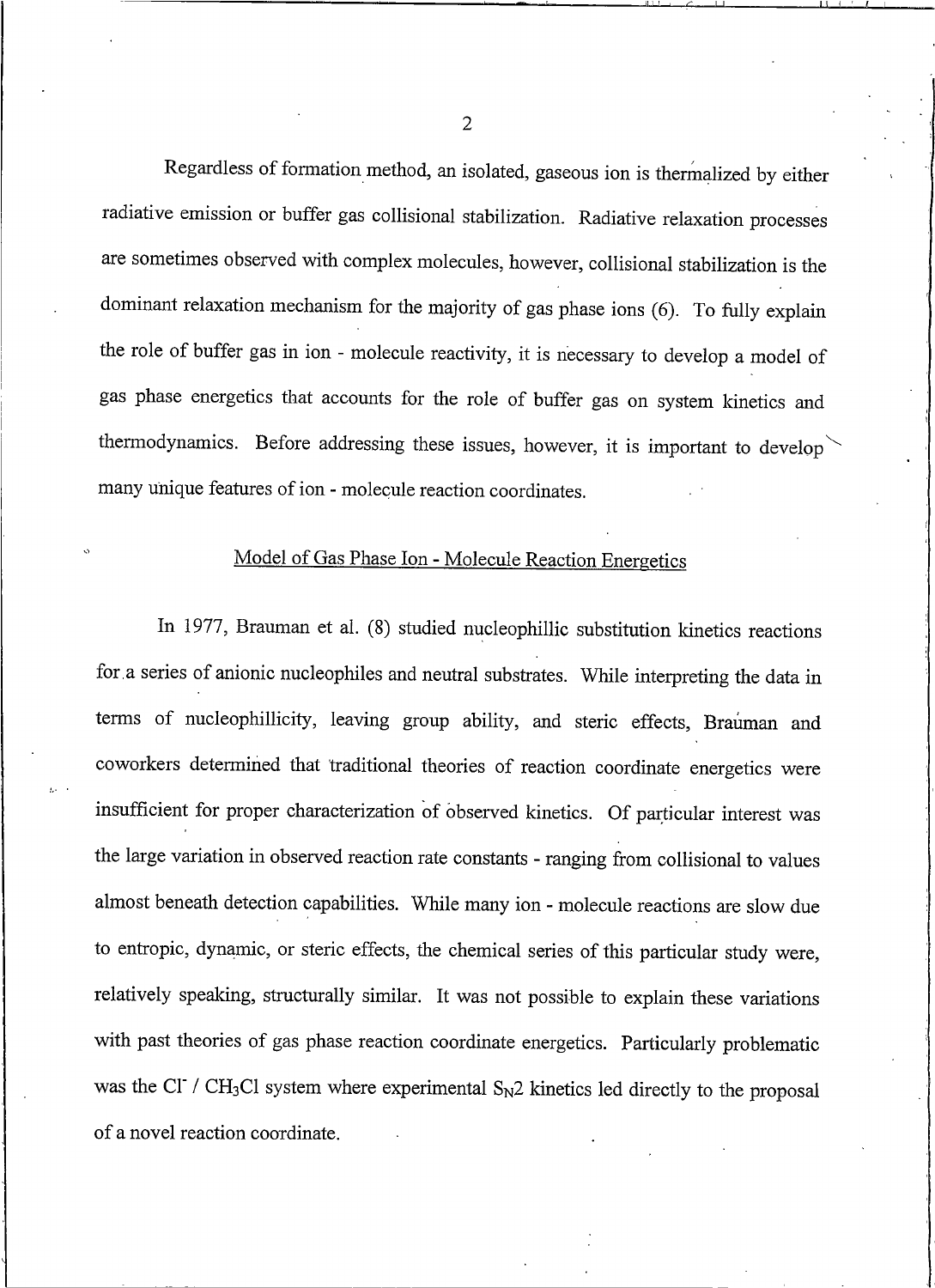Under traditional notions of reaction energetics, the [Cl  $\circ$  CH<sub>3</sub>  $\circ$  Cl] transition state must be either the minima of an attractive potential energy surface or the maxima of a traditional reaction coordinate where reactants and products are separated by a relatively high energy transition state barrier. Simple attractive electrostatic forces between the nucleophillic anion and neutral substrate rule out the possibility of a traditional reaction coordinate with no attractive minima. Conversely, if the reaction proceeds through an intermediate representing the potential energy surface minima, then there are no barriers to transition state formation and the observed rate constant should be one - half the collisional rate constant for formation of the CI  $\circ$  CH<sub>3</sub>Cl association species. However, the experimental rate constant for this system was about 0.3 % of the collisional rate constant which invalidates the possibility of a single intermediate with no formation barriers. In addition, the symmetry of this system suggests that a low - energy intermediate with formation barriers would only be possible on a potential energy surface containing three minima. The kinetic data could also be interpreted in terms of a double well potential energy surface that has become the accepted model for ion - molecule systems of this type. In Figure 1 (reproduced from Speranza (6)), a gas phase double well potential (Curve A) is seen to evolve from a solution phase potential energy surface (Curve C) as the degree of solvation is reduced. Figure 1 demonstrates the energetic variations occurring in different chemical reaction environments. In particular, the transition state moves from a high energy state, relative to reactants, to an energy that is roughly equal to that of the reactants. The quite dramatic variation in the kinetic data discussed previously can now be interpreted with respect to this new understanding of

 $\overline{3}$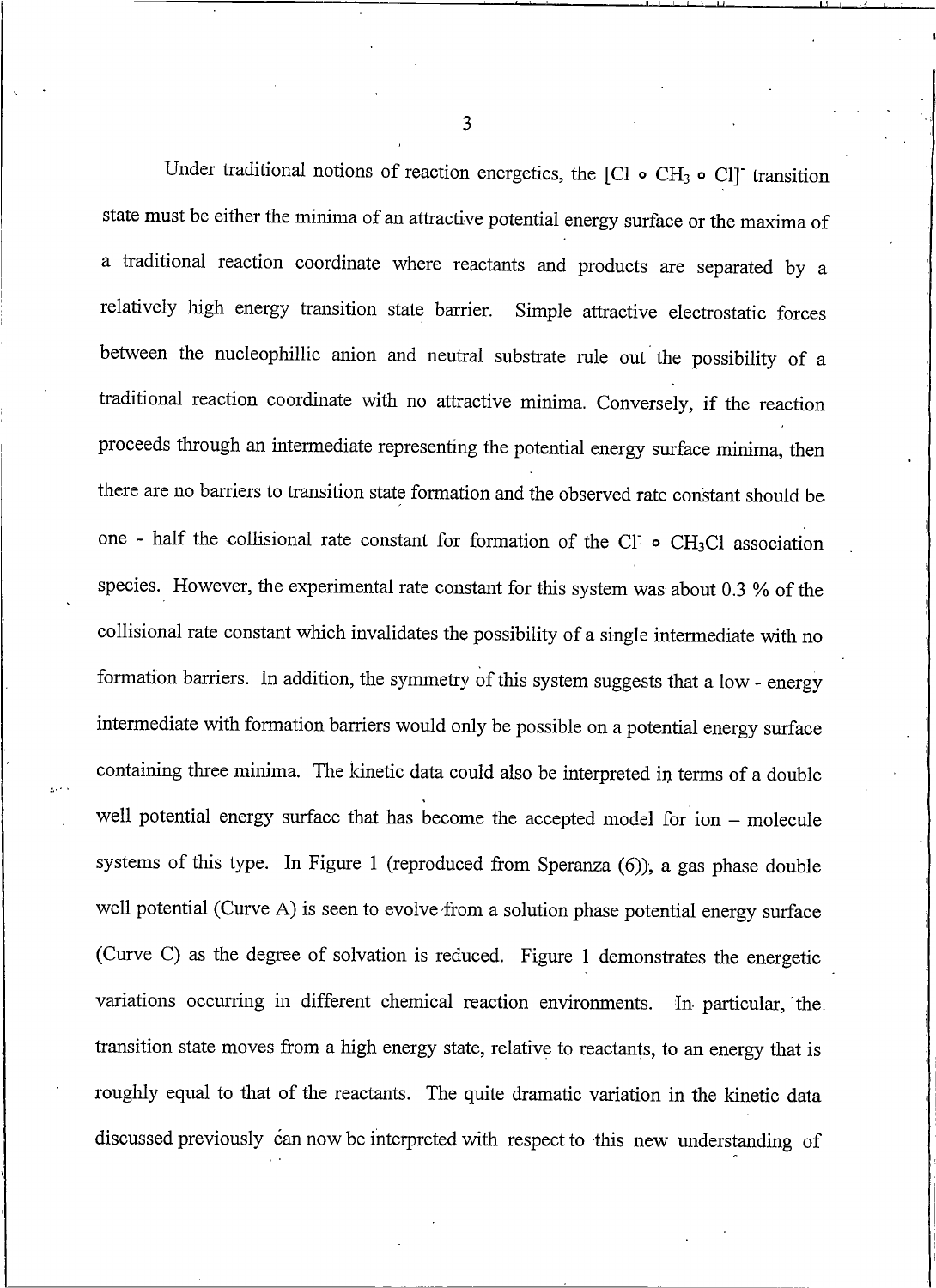

Figure 1. Potential energy surface for a reaction under unsolvated (Curve A) conditions, monosolvation of the ionic reactant (Curve B), and solution phase conditions (Curve C).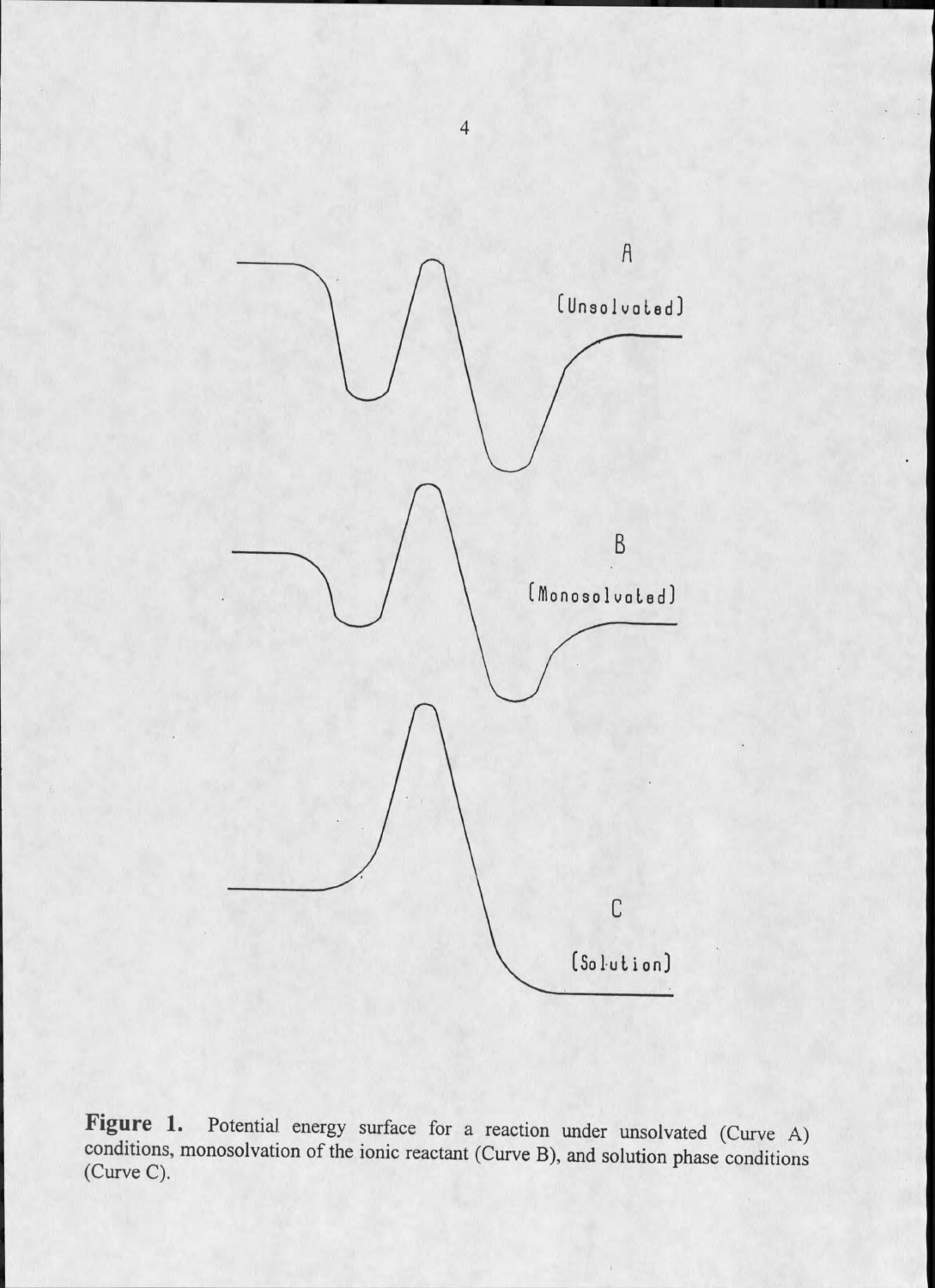gas phase ion - molecule energetics where the rate of nucleophillic substitution can now be envisioned to vary as a function of relative central barrier height.

With this new insight, the kinetics of gas phase nucleophillic substitution reactions can be interpreted by the mechanism outlined in equation 1.

$$
X + RY \stackrel{k_c}{\iff} X \cdot \bullet RY \stackrel{k_p}{\iff} XR \cdot Y \stackrel{k_b}{\iff} RX + Y
$$
  
\n
$$
k_b \qquad k_{-p} \qquad k_c
$$
, (1)

In this reaction sequence, also outlined in Figure 2,  $k_c$  represents the rate constant for formation of an ion / neutral association complex which, from this point, will be referred to as an entrance channel complex. The entrance channel complex is formed with an excess energy equal to the enthalpy of formation for the thermalized cluster species. Conversely,  $k_b$  expresses the rate constant for unimolecular dissociation of the entrance channel complex back to reactants. Upon formation, the entrance channel complex, barring dissociation by  $k_b$ , isomerizes by passage through the transition state,  $k_p$ , to form the exit channel complex, XR  $\circ$  Y, which can either dissociate to form products,  $k_b$ ', or reisomerize to the entrance channel complex,  $k_c$ <sup>'</sup>. If  $k_b > k_p$ , then the overall reaction rate will be less than half of  $k_c$  with relative values of  $k_b$  and  $k_p$  determining overall reaction rate. If  $k_{-p}$  is assumed to be negligible, then the bimolecular rate constant is given by  $k_{\text{overall}} = (k_c k_p) / (k_b + k_p)$ . This assumption is valid, for these systems, because, for exothermic reactions,  $k_b$ ' >  $k_b$ , and product formation is energetically favored if the two reactions are sufficiently similar entropically. For thermoneutral reactions, all rate

5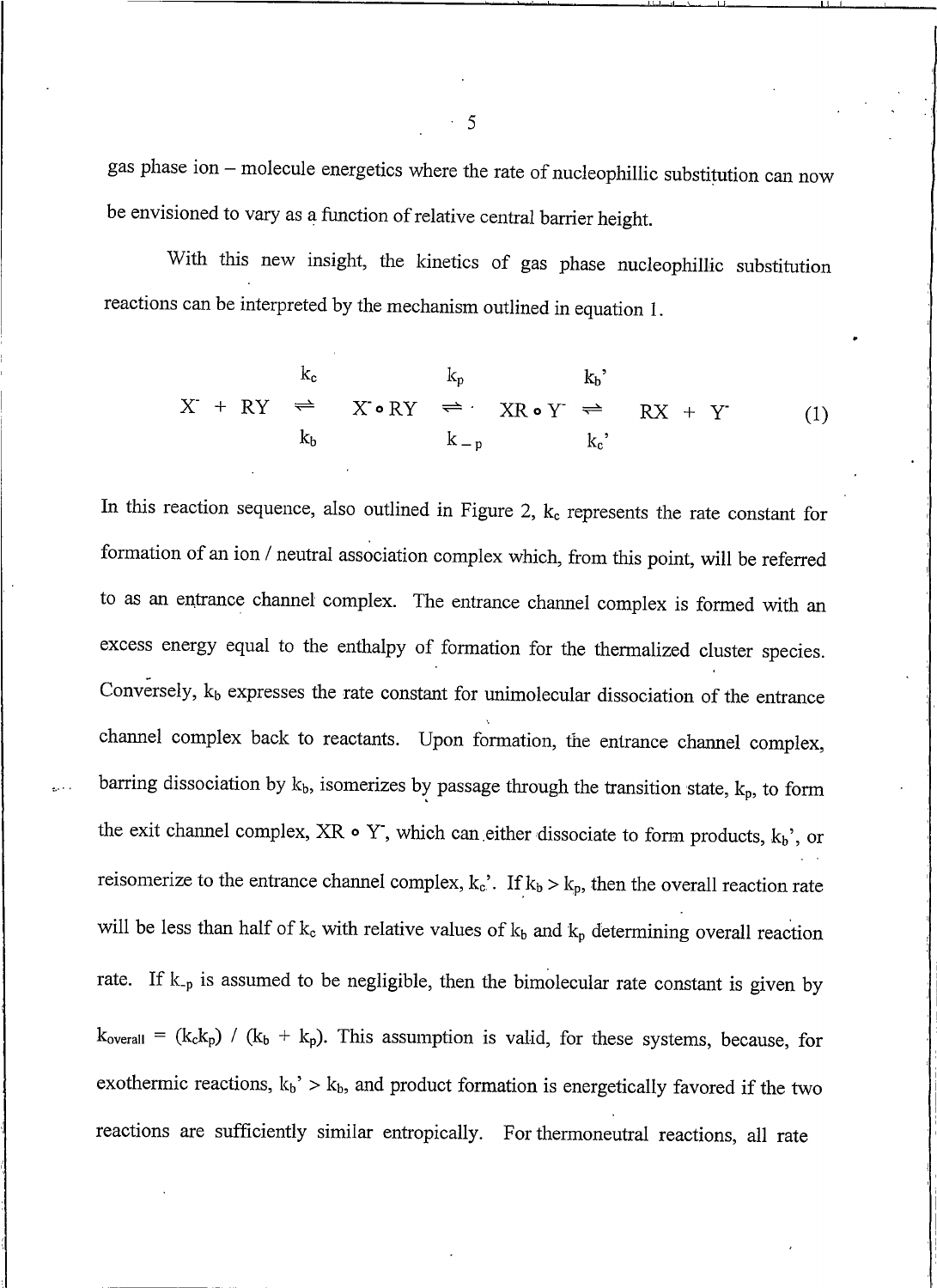

Figure 2. Mechanism and potential energy surface for a representative gas phase nucleophillic displacement reaction.

 $6\,$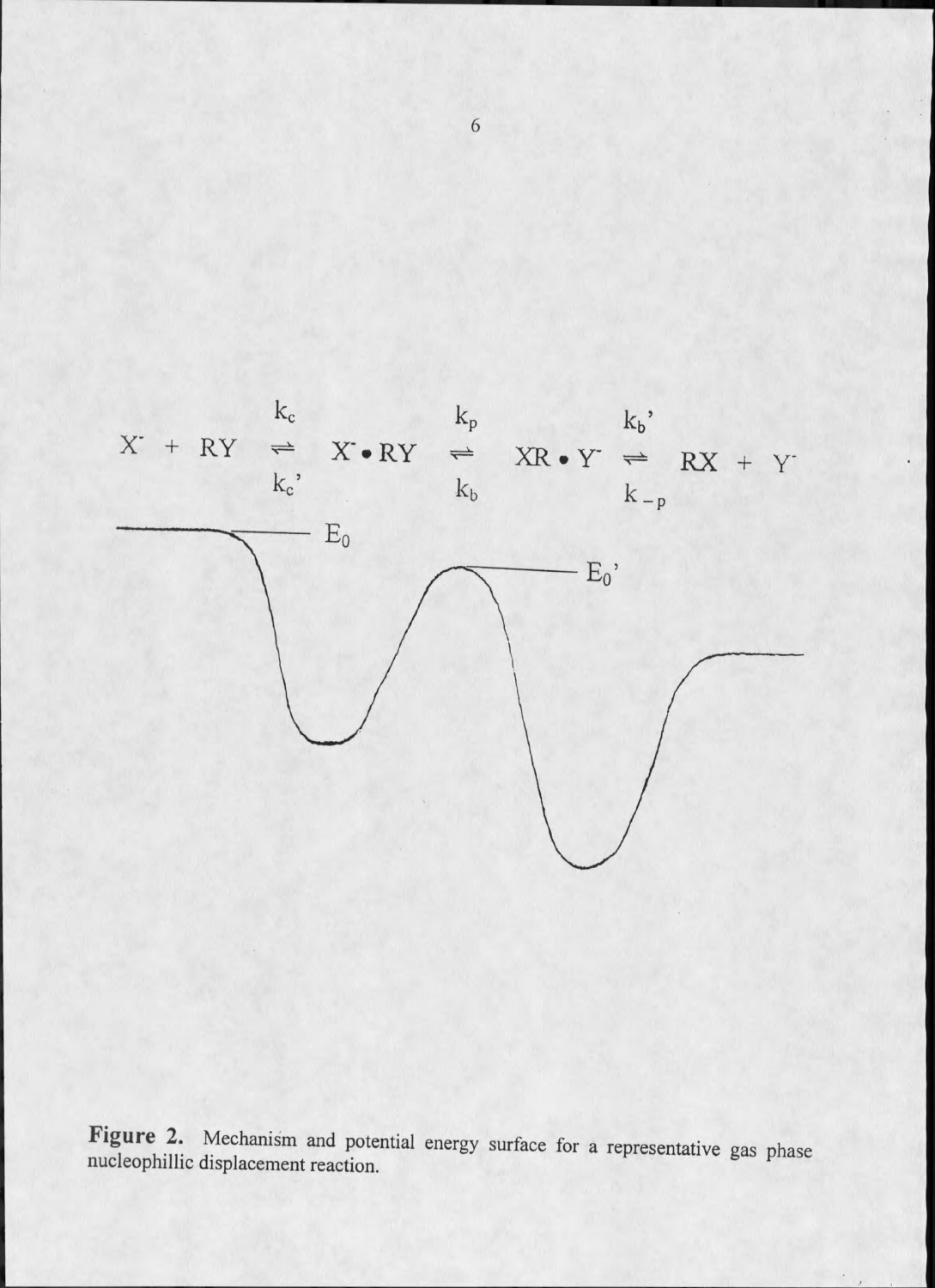constants lie below collisional levels indicating that  $k_b$ <sup>2</sup> =  $k_b$  >>  $k_p$ . Once the central barrier is overcome, the exit channel complex immediately dissociates to products making the assumption stated above valid for the Cl / CH<sub>3</sub>Cl system as well as general gas phase  $S_N2$  reactions like Cl / CH<sub>3</sub>Br.

This model demonstrates that the overall reaction rate will vary as a function of relative dissociation and isomerization rates of the entrance channel complex. These rates vary as a function of the relative barrier heights, depicted in Figure 2 as  $E_0$  and  $E_0$ . If  $E_0$ ' is larger than  $E_0$ , the overall reaction rate will be slow with unimolecular decomposition back to reactants providing a dominant pathway to the entrance channel complex. Conversely, a small central barrier will result in the isomerization pathway becoming the dominant loss mechanism for the entrance channel complex. If the central barrier is comparable to the energy of the separated reactants, the impact on kinetic behavior is more difficult to interpret. In this case, the kinetics can be interpreted with statistical theories describing relative isomerization and dissociation rates in terms of the transition state associated with each competing kinetic pathway. The dissociation pathway proceeds through a relatively "loose" centrifugal bottleneck while the isomerization pathway proceeds through a relatively "tight" transition state configuration. As depicted in Figure 3, the dissociation pathway is favored entropically due to the higher state density associated with the centrifugal barrier configuration. This theory is supported by the observed negative temperature dependencies associated with this type of reaction.

 $\overline{7}$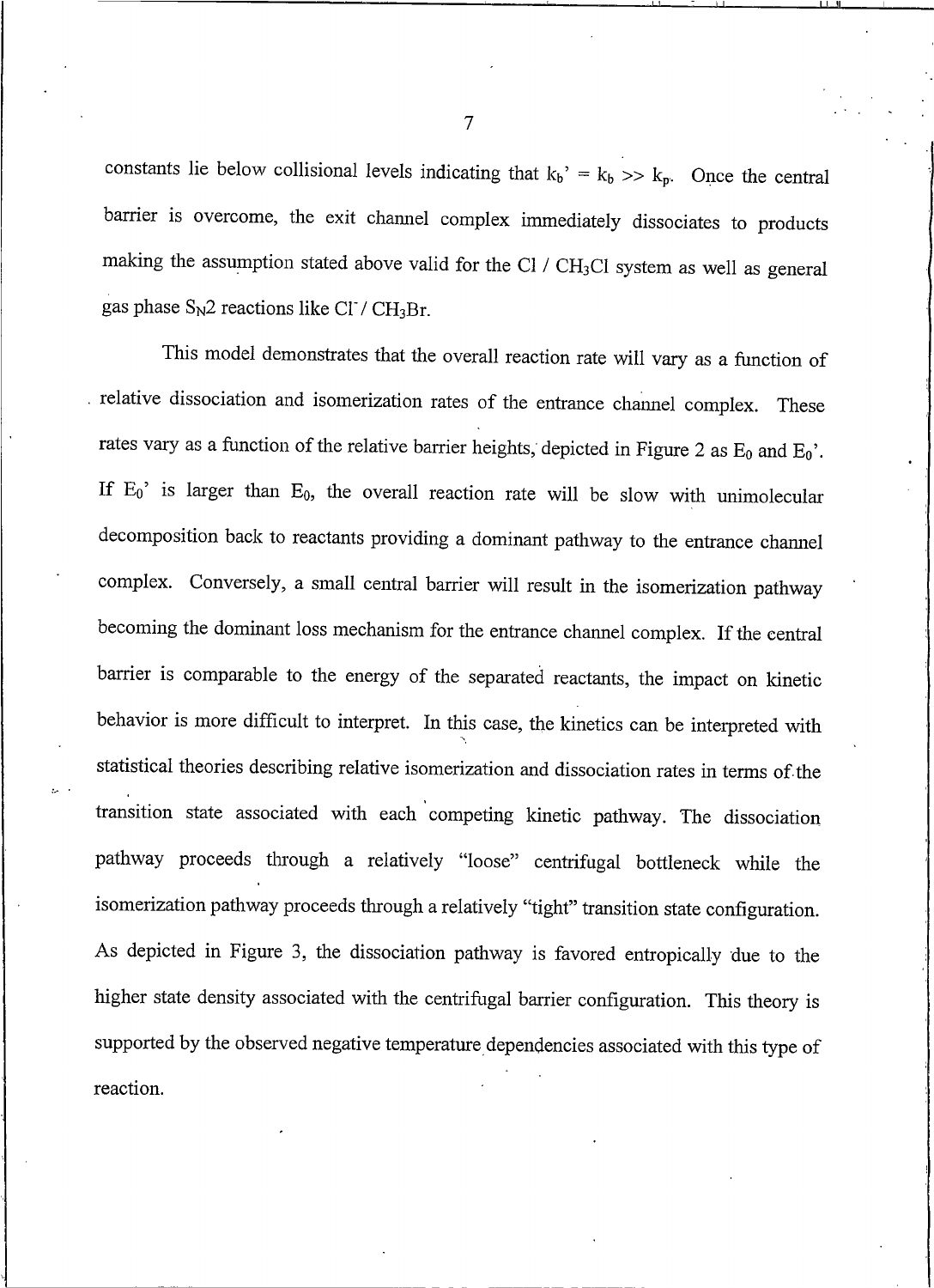

# **Reaction Coordinate**

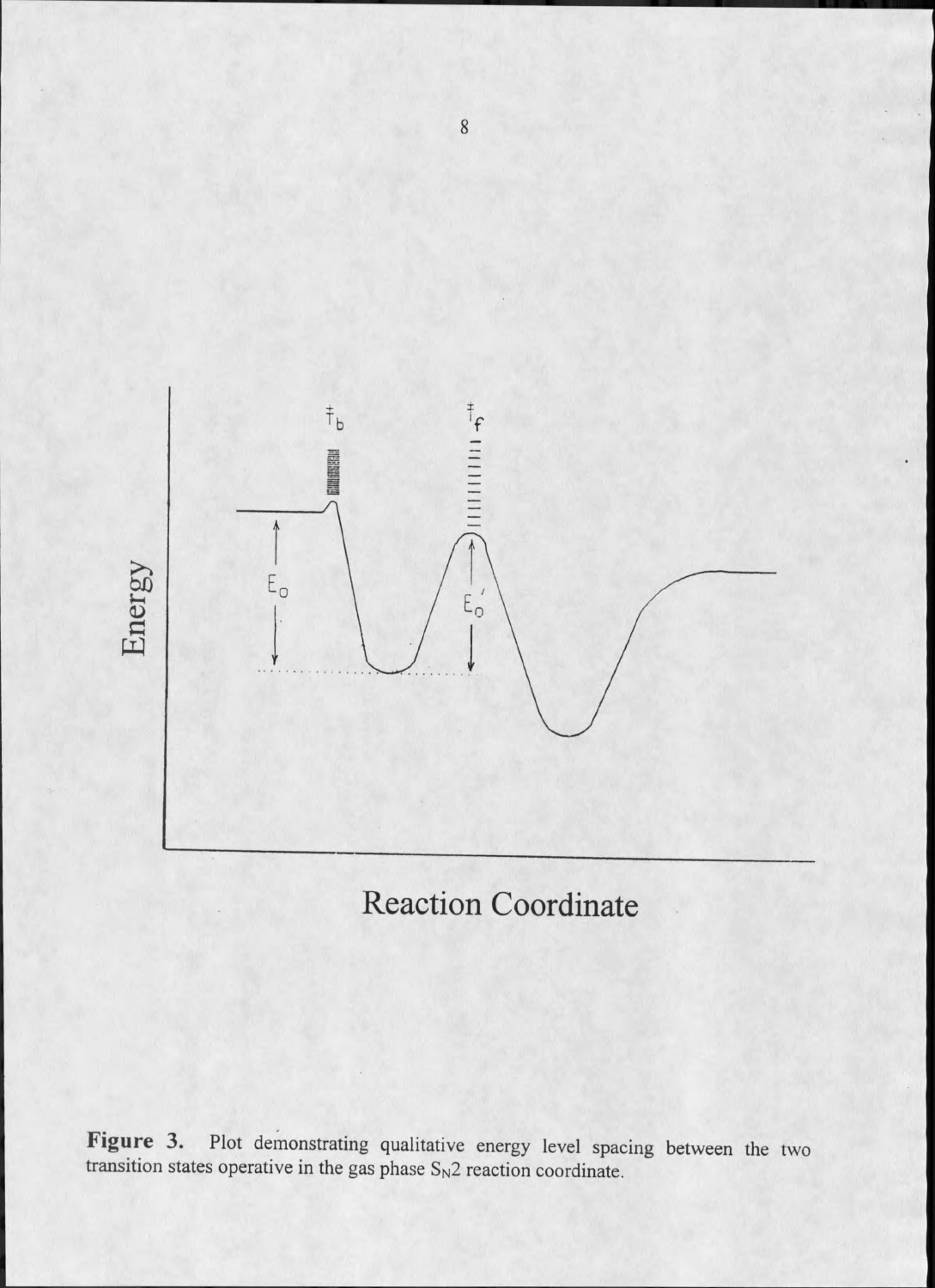9

# Model for Pressure Dependent Gas Phase Ion - Molecule Kinetics

The  $S_N2$  reaction between Cl and CH<sub>3</sub>Br has served as a gas phase prototype for comparison between experiment and theory (9-11). Experimentally, this reaction displays a negative temperature dependence and positive pressure dependence; it is the pressure dependence that will be the focus of the following discussion.

nonthermal conditions, Under the nascent entrance channel complex preferentially decomposes back to reactants due to favorable statistical factors for this process. However, if the complex undergoes enough buffer gas collisions to completely remove excess energy imparted to the complex prior to isomerization or dissociation, the energy distribution for the complex will assume a thermal distribution above the zero point energy of the reaction coordinate surface. In this case, reaction kinetics can be treated with traditional Arrhenius plots of Log ( $k_{obs}$ ) vs.  $T^{-1}$  which provide information regarding the magnitude of the central energy barrier. This scenario is often referred to as a high pressure limit of kinetic behavior (HPL) and it is under these conditions that direct comparison between gas phase and solution phase chemistry is valid.

In the HPL, dissociation of the thermal complex to reactants or isomerization to products will proceed through a thermal activation process described by simple transition state theory (TST) shown in equation  $2(12 - 13)$ .

$$
k = f \frac{kt}{h} \frac{Q^*}{Q_A Q_B} e^{-E_0 / RT}
$$
 (2)

In this expression,  $Q^*$ ,  $Q_A$ ,  $Q_B$  are the partition functions (electronic, vibrational and rotational) of the activated complex and reactants A and B, T is the temperature of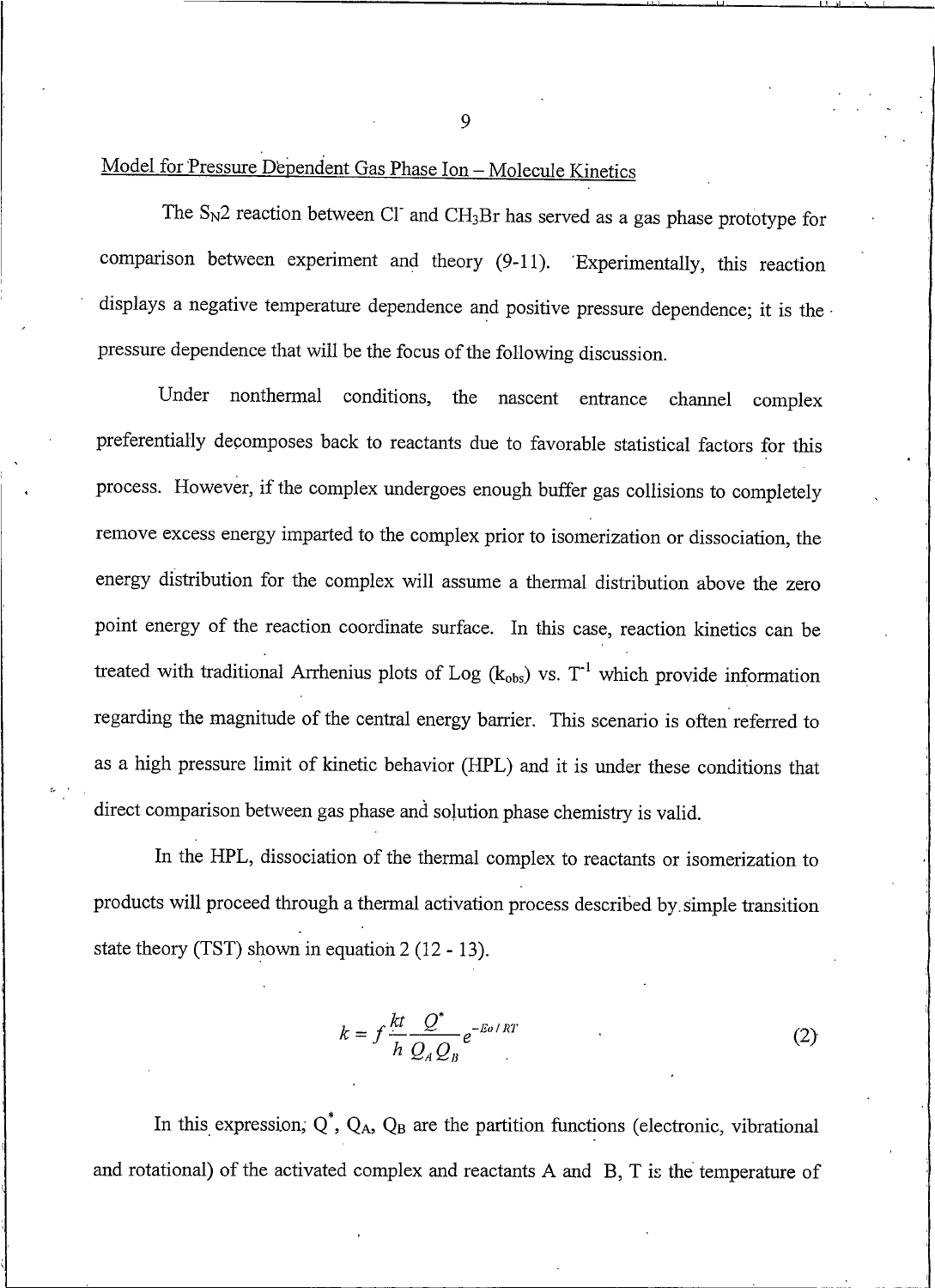the buffer gas,  $E_0$  represents the transition state energy relative to the zero point energy of the entrance channel complex and  $f$  is a transmission coefficient for passage through the transition state. This transmission coefficient is invoked to account for the possibility of a nascent exit channel complex reisomerizing through the central barrier to form the Barrier recrossing has been observed in trajectory entrance channel complex. calculations of gas phase  $S_N2$  systems by Hase (14 - 18) and successfully employed to interpret kinetic data with TST modeling by Grimsrud and coworkers (10). The fraction of species crossing the transition state without recrossing is assumed to approach unity as the buffer gas pressure is increased (12).

Conversely, in a low pressure environment the entrance channel intermediate energy distribution will not be described by a Boltzmann distribution. When the kinetic time scale for a chemical intermediate is much smaller than the time between buffer gas collisions, the kinetics occur via a "chemical activation" process typifying low pressure The method invoked for analysis of subsequent limit (LPL) kinetic behavior. unimolecular kinetics, the RRKM (Rice, Ramsperger, Kassel, and Marcus) theory, is provided in equation  $3(19 - 20)$ .

$$
k(E) = \frac{G(E - E_0)}{hN(E)}
$$
 (3)

In this expression,  $G(E-E_0)$  is the sum of vibrational and internal rotational quantum states for the transition state configuration at energies above the transition state barrier,  $E_0$ .  $N(E)$  is the density of states for, in the systems referenced here, the entrance

10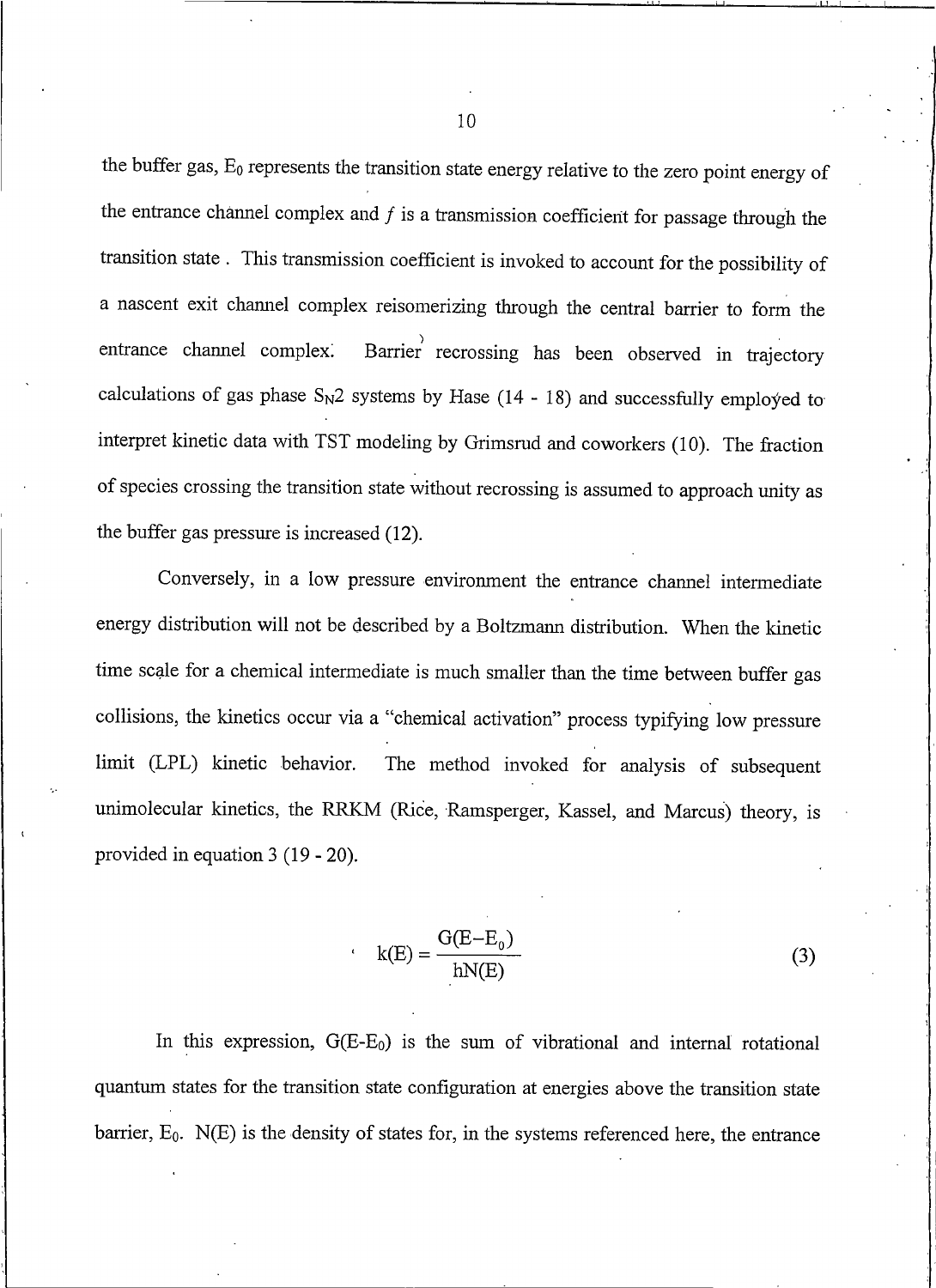channel complex of a double well potential energy surface. As portrayed in Figure 2, the fate of the entrance channel complex, in the absence of thermalizing buffer gas collisions, is described by the ratio of the isomerization and dissociation rate constants. This ratio is described by extending the RRKM treatment into equation 4.

$$
\frac{k_{p}}{k_{b}} = \frac{G'(E - E_{0}' - E_{ROT})}{G(E - E_{0})}
$$
\n(4)

In this expression,  $\Delta E_{\text{ROT}}$  is a correction to the internal energy of the forward transition state allowing for angular momentum conservation. Relative rates of isomerization and backdissociation can be described by integration of equation 4 over an appropriate energy distribution (8,19). RRKM theory also assumes that the hyperthermal entrance channel complex energy is randomized to allow for statistical treatment of the unimolecular decomposition.

Due to varying degrees of collisional energy quenching, most ion - molecule reactions occur under conditions somewhere between the thermal and hyperthermal regimes described by RRKM and TST theories. This results from a partitioning of the entrance channel intermediate between thermal and hyperthermal energy distributions each of which is characterized by unique rate constants for the dissociation and The introduction of buffer gas collisions to this reaction isomerization processes. sequence is demonstrated in equation 5 and Figure 4 which utilizes a generic  $X + Y$ nucleophillic substitution reaction.

11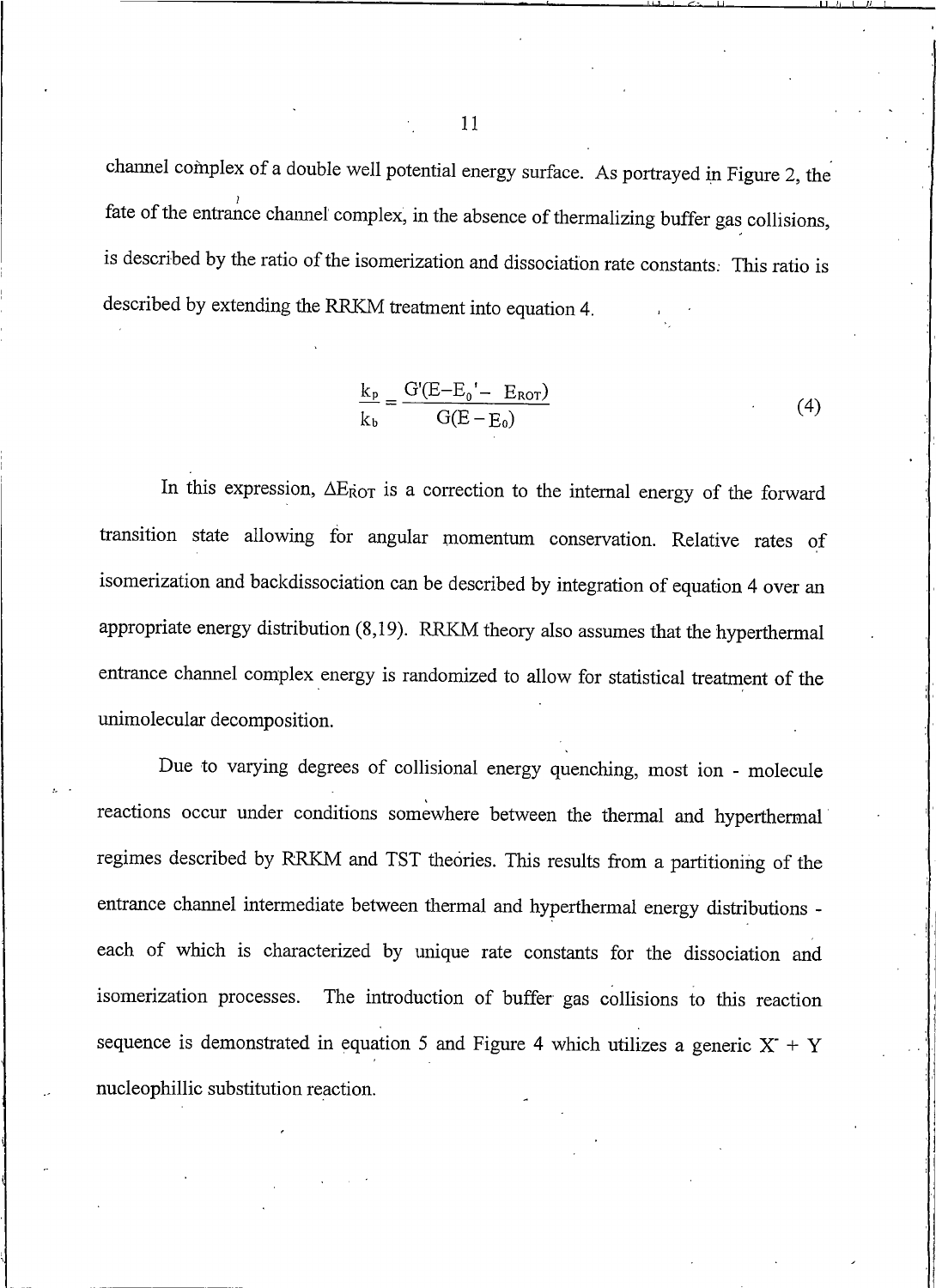

**Reaction Coordinate** 

Figure 4. Reaction coordinate for the prototypical gas phase  $S_N2$  reaction between Cl / Curve A represents the energy distribution for the reactants in thermal  $CH<sub>3</sub>Br.$ equilibrium with the buffer gas. Curve B represents the energy distribution for the entrance channel complex under conditions of "chemical activation." Curve C represents the energy distribution for a complex under conditions of "thermal activation."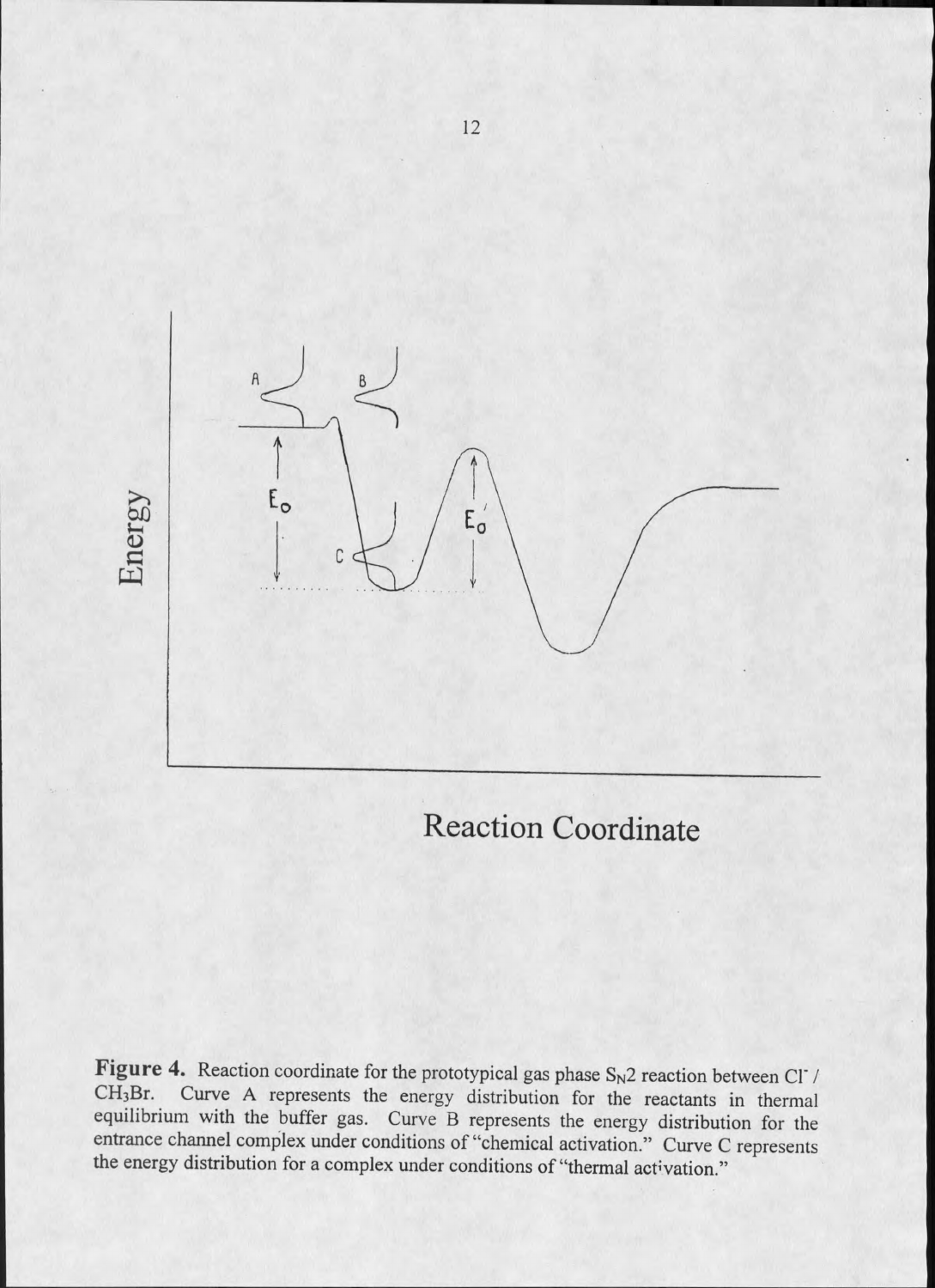$$
X^{+} R Y \stackrel{k_c}{\rightleftharpoons} (X^{\bullet} R Y)^* \stackrel{k_p}{\rightleftharpoons} X R \bullet Y^{-} \stackrel{k_b}{\rightleftharpoons} R X + Y
$$
\n
$$
\begin{pmatrix}\n k_b & k_b \\
k_b & k_c \\
k_b & \frac{1}{2} k_q[M] & k_p \\
X^{\bullet} R Y & \frac{k_p}{2}\n\end{pmatrix}
$$
\n
$$
(5)
$$

In this sequence, the intermediate,  $X \circ RY$ , will be subject to either thermal activation (TST), chemical activation (RRKM) or a combination of processes depending on the operative experimental pressure. This reality obviates the need for explicit knowledge of pressure conditions prior to kinetic data interpretation. Most instrumental techniques have a limited pressure range and, therefore, many kinetic measurements are subject to significant pressure - related variation reflecting intrinsic entropic factors associated with the system of interest.

## Instrumental Methods Utilized in the Study of Gas Phase Ion Chemistry

Figure 5 shows a variety of ion  $\frac{1}{x}$  molecule instrumental techniques and the wide range of pressures available to investigators in the field. Noteworthy within this instrumental ensemble are the ion cyclotron resonance (ICR) techniques operating at pressures ranging from  $10^{-2}$  Torr to  $10^{-8}$  Torr (21 - 22) and the flow tube methods (FA and SIFT) which operate around 1 Torr and are most similar to the techniques utilized Another instrumental method, relevant to this work, is ion mobility mass here. spectrometry (IM - MS) which is capable of operating at pressures of approximately 1 atmosphere  $(23 - 28)$ .

13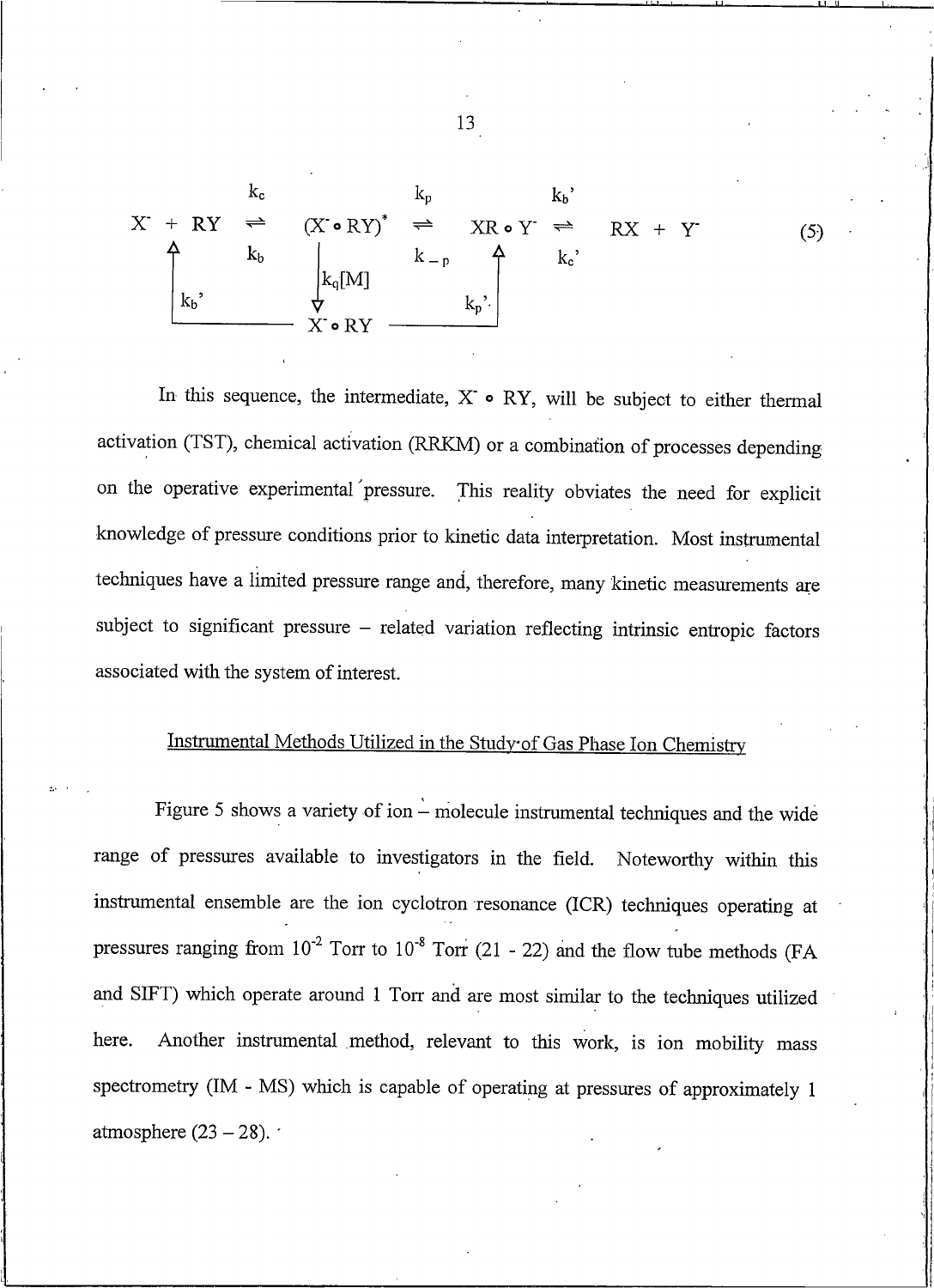

Figure 5. A survey of the primary instrumental methods used for the investigation of ion - molecule phenomena. The operative pressure range of this instrumentation spans approximately 11 orders of magnitude.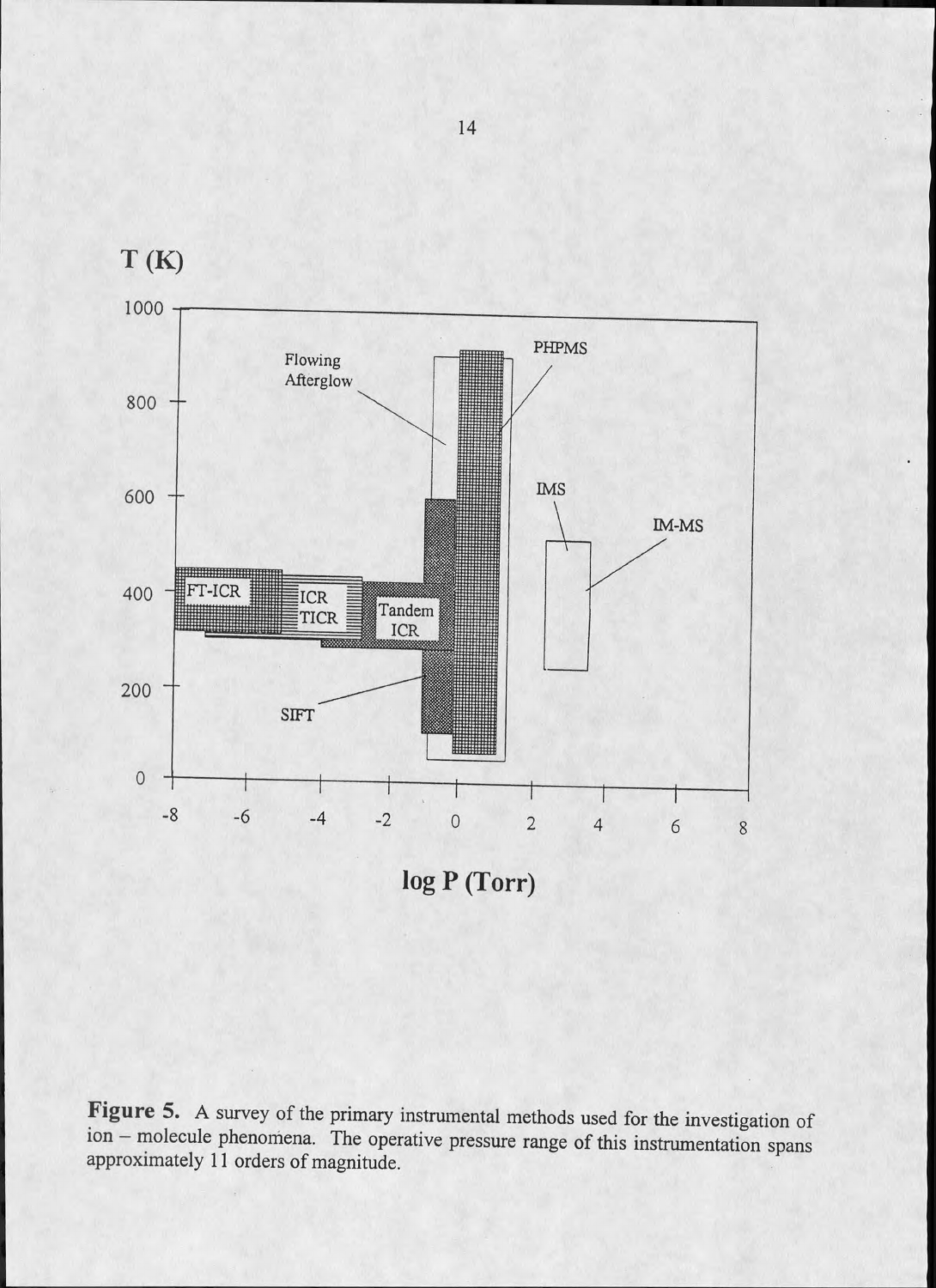ICR methods, commonly employed in the study of ion - molecule chemistry under conditions of low pressure  $(\leq 1$  Torr), are responsible for a plethora of gas phase ion - molecule kinetic data. One key advantage associated with this technique is the ability to measure gas phase chemical kinetics as a function of reactant or product ion kinetic energy  $(29 - 32)$ . However, due to low operating pressures, ICR methods collect data under hyperthermal conditions that complicate modeling of observed chemistry since ion energies are often poorly defined.

In flowing afterglow (FA) and selected ion flow tube (SIFT) instrumentation, ionization is achieved in a pure carrier gas, typically helium, by a hot cathode electron The resulting plasma, consisting of electrons, positive ions and a small emitter  $(33)$ . amount of negative ions, is constrained to the carrier gas flow and charged particles are thermalized as they move away from the ionization region. Downstream from this ionization region, an ion source gas is added to the discharge afterglow to generate ions that will react further downstream with reagent gases to create the chemistry of interest. Like ICR methods, FA methods provide some degree of control over ion - molecule interaction energies enabling determination of energy dependent reaction kinetics (34 -35). SIFT techniques are quite similar to the FA methods, but vary in the method of ion introduction. Specifically, in SIFT experiments, generated ions are mass - selectively passed to the flow tube through a quadrupole mass filter. This eliminates many background and secondary ion products that frequently interfere with proper data collection. Both of these techniques have a relatively narrow operating pressure range (between 0.5 and 1 Torr) that, in contrast to the ICR methods, makes them a mid -

15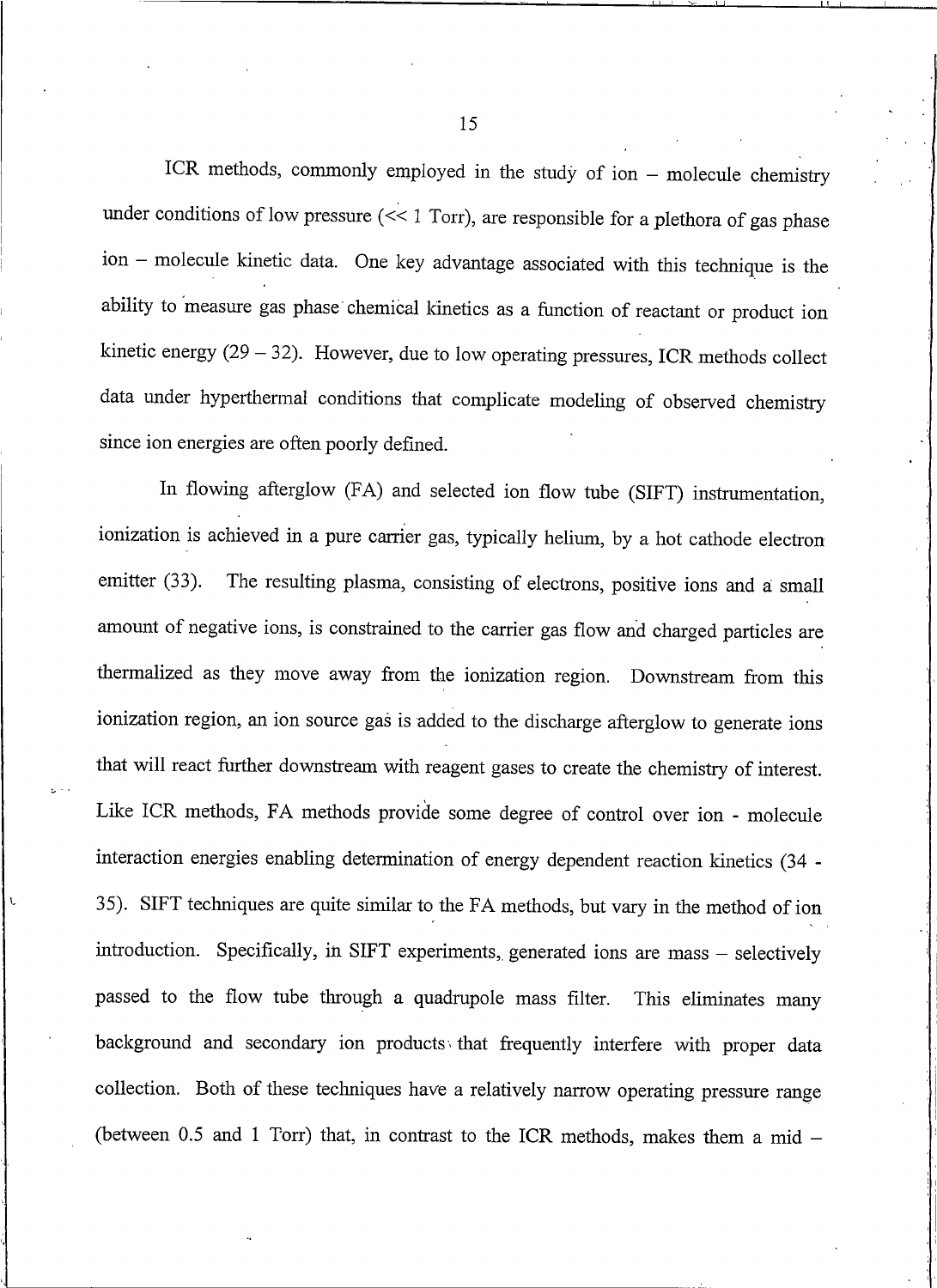pressure technique where thermalization of ionic reactants is possible and can lead to experimental energies defined by Boltzmann distributions.

As seen in Figure 5, the vast majority of instrumental methods operate below  $10$ Torr. However, one technique, currently enjoying extensive use in our laboratory, is ion mobility mass spectrometry (IM-MS) which operates at approximately atmospheric pressures (36-38). With IMS instrumentation, ions are formed in a source region lined with a Ni<sup>63</sup> radioactive foil. Periodically, ion packets are released from the source region, via a pulsed gate lens, and moved into the drift tube region where they are pushed along by an electric field running the length of the tube. At sufficiently high pressures, this drift region acts as a plasma chromatograph - separating the ions formed in the source region on the basis of mass and shape. Detection is achieved with a Faraday plate and, for some instruments, a mass spectrometer samples ion signal through a pinhole aperture in the Faraday plate. The salient feature of this instrument, with respect to this work, is its ability to monitor ion - molecule chemistry at pressures exceeding ICR and FA methods by anywhere from 3 to 11 orders of magnitude. These high - pressure conditions can have a dramatic impact on experimental measurements.

Although IMS instrumentation plays a role in some of the results presented here. most of the data was collected on a pulsed high pressure mass spectrometer (PHPMS) operating at pressures of around 1 to 10 Torr. In many ways, this method is analogous to FA techniques in terms of operational temperatures and pressures. However, the PHPMS samples ion wall currents generated by ambipolar diffusional processes following a stationary afterglow produced in the ion source. This instrument will be described in